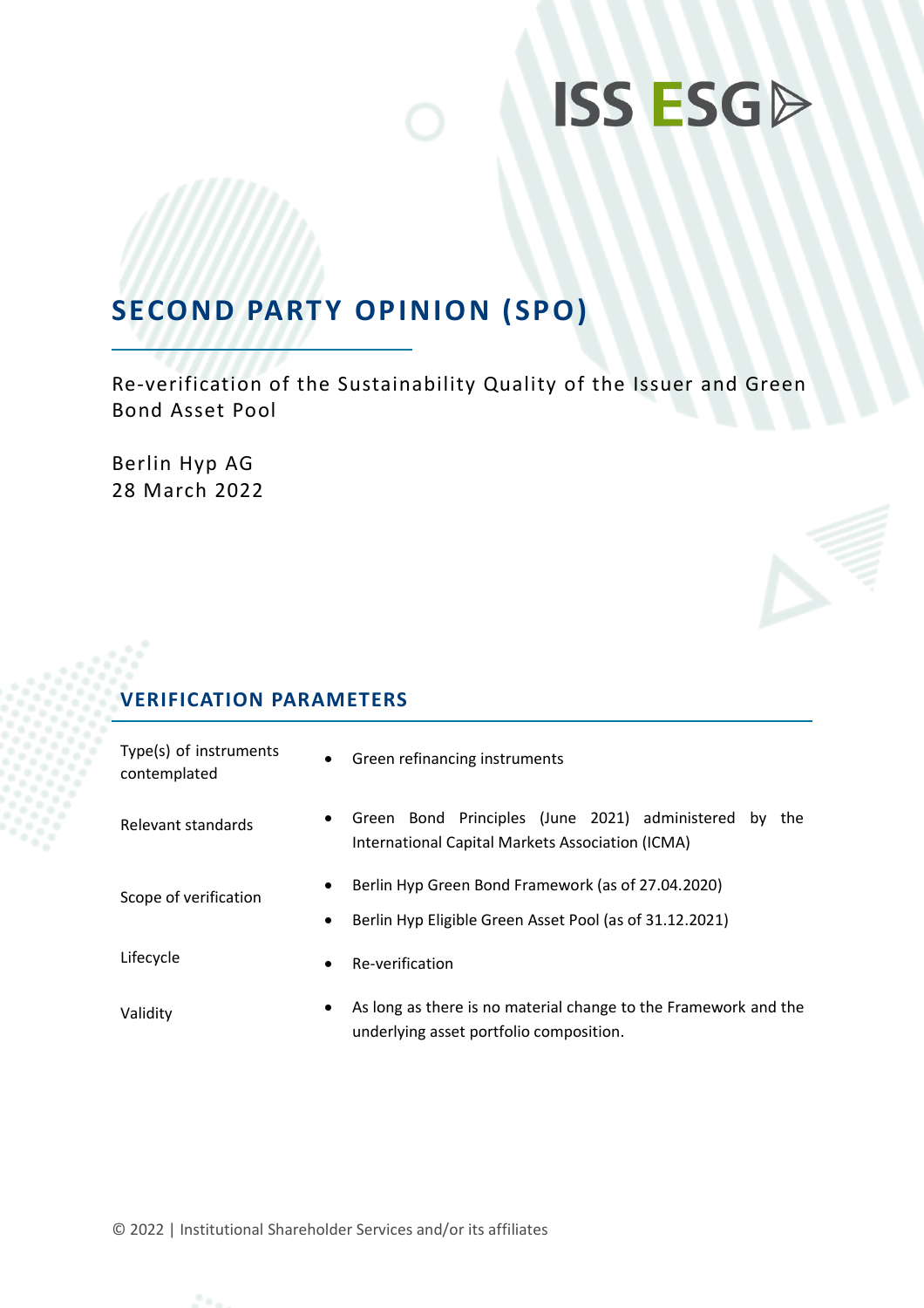

## **CONTENTS**

| B. CONSISTENCY OF GREEN BONDS WITH BERLIN HYP'S SUSTAINABILITY STRATEGY 7      |  |
|--------------------------------------------------------------------------------|--|
|                                                                                |  |
|                                                                                |  |
| Α.                                                                             |  |
| B. MANAGEMENT OF ENVIRONMENTAL AND SOCIAL RISKS ASSOCIATED WITH THE ASSET POOL |  |
|                                                                                |  |
|                                                                                |  |
|                                                                                |  |
|                                                                                |  |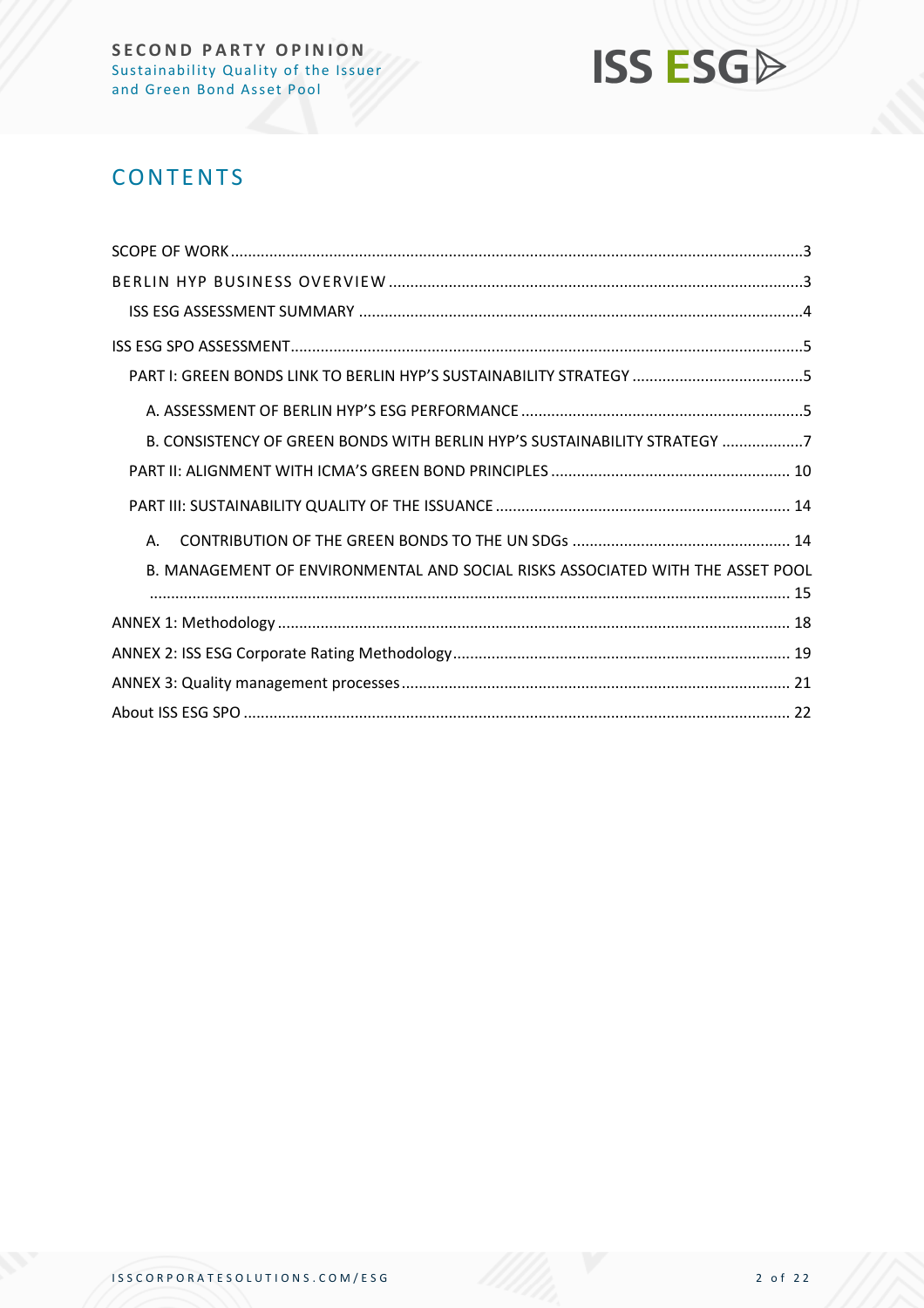## **ISS ESG**

## <span id="page-2-0"></span>SCOPE OF WORK

Berlin Hyp AG ("the Issuer" or "Berlin Hyp") commissioned ISS ESG to assist with its Green Bonds by assessing three core elements to determine the sustainability quality of the instrument:

- 1. Green Bonds link to Berlin Hyp's sustainability strategy drawing on Berlin Hyp's overall sustainability profile and issuance-specific Use of Proceeds categories.
- 2. Berlin Hyp's Green Bond Framework (27.04.2020 version) benchmarked against the International Capital Market Association's (ICMA) Green Bond Principles (GBP).
- 3. The Asset Pool whether the projects contribute positively to the UN SDGs and perform against ISS ESG's issue-specific key performance indicators (KPIs) (See Annex 1).

## <span id="page-2-1"></span>BERLIN HYP BUSINESS OVERVIEW

Berlin Hyp provides commercial real estate financing services in Germany. The company finances office and commercial buildings, retail and residential properties, as well as hotels, and logistics and care properties.

It offers additionally guarantees, rent deposit management, and building contractor and development financing services. While on the capital market, the company issues mortgage Pfandbriefe, and senior unsecured and subordinated bonds<sup>1</sup>

Berlin Hyp was founded in 1868 and it is headquartered in Berlin. On January 26, 2022 Landesbank Baden-Württemberg (LBBW) has announced the acquisition of the company. It also has domestic sales offices in Düsseldorf, Frankfurt am Main, Hamburg, Munich and Stuttgart, as well as abroad in Amsterdam, Warsaw and Paris, as of 31 December 2020. The headcount as of 31 December 2020 was 595 (including full-time and part-time employees)<sup>2</sup>.





Source: Berlin Hyp Annual Report, as of 31 December 2020

<sup>1</sup> ISS ESG, 12 February 2022, Corporate Rating: Berlin Hyp.

<sup>2</sup> Berlin Hyp, 31 March 2021, Defining values and living Up to them: Annual Report 2020, [https://www.berlinhyp.de/en/media/newsroom/annual-report-2020-](https://www.berlinhyp.de/en/media/newsroom/annual-report-2020-13489?file=files/media/corporate/newsroom/finanzberichte/en/2021/geschaeftsbericht-2020/pdf/bhyp-gb-zahlenteil-gesamt-eng-2020.pdf) [13489?file=files/media/corporate/newsroom/finanzberichte/en/2021/geschaeftsbericht-2020/pdf/bhyp-gb-zahlenteil-gesamt-eng-](https://www.berlinhyp.de/en/media/newsroom/annual-report-2020-13489?file=files/media/corporate/newsroom/finanzberichte/en/2021/geschaeftsbericht-2020/pdf/bhyp-gb-zahlenteil-gesamt-eng-2020.pdf)[2020.pdf](https://www.berlinhyp.de/en/media/newsroom/annual-report-2020-13489?file=files/media/corporate/newsroom/finanzberichte/en/2021/geschaeftsbericht-2020/pdf/bhyp-gb-zahlenteil-gesamt-eng-2020.pdf)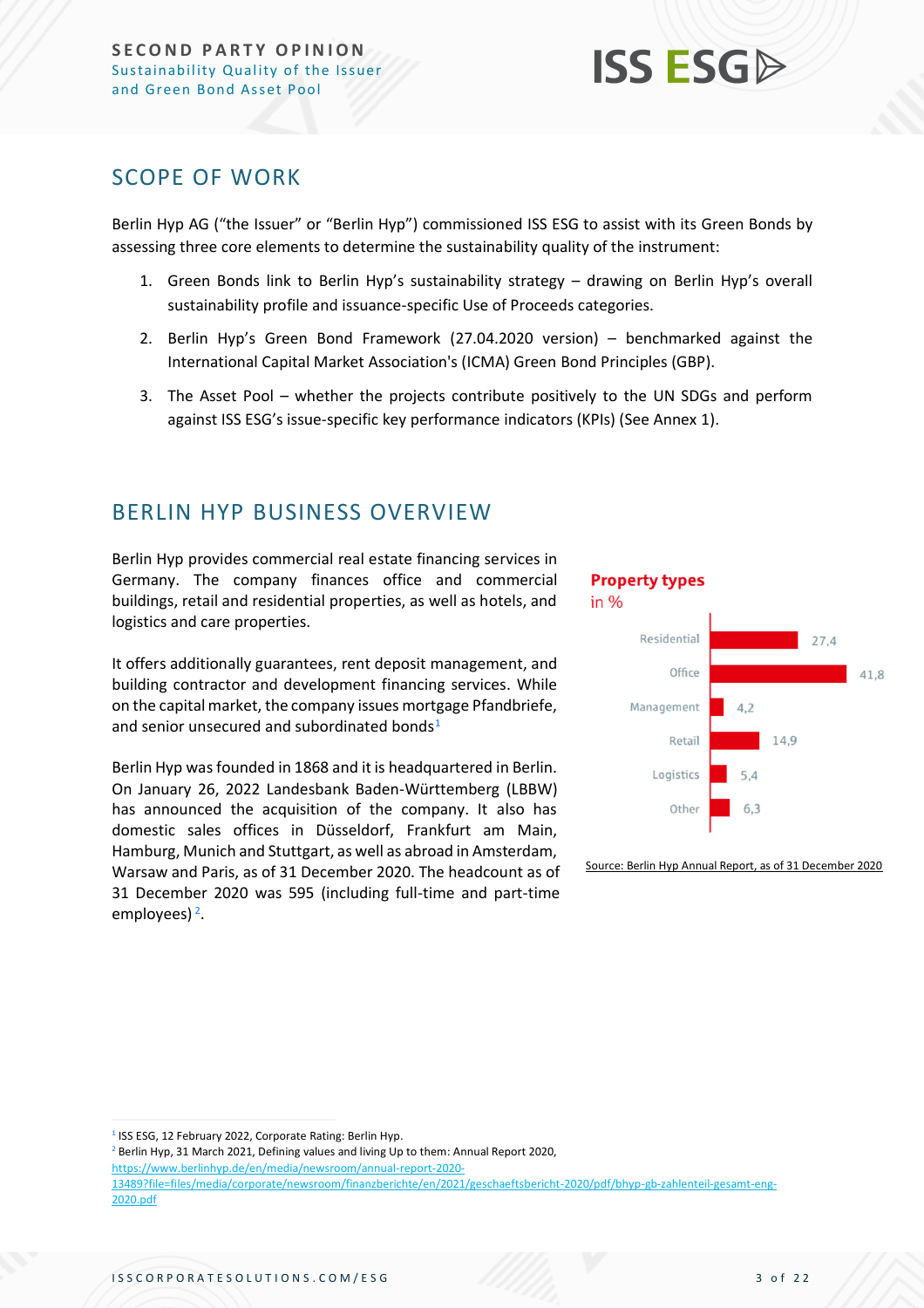## **ISS ESG**

## <span id="page-3-0"></span>ISS ESG ASSESSMENT SUMMARY

| <b>SPO SECTION</b>                                                              | <b>SUMMARY</b>                                                                                                                                                                                                                                                                                                                                                                                                                                                                                                                                                             | <b>EVALUATION</b> <sup>3</sup>                                   |
|---------------------------------------------------------------------------------|----------------------------------------------------------------------------------------------------------------------------------------------------------------------------------------------------------------------------------------------------------------------------------------------------------------------------------------------------------------------------------------------------------------------------------------------------------------------------------------------------------------------------------------------------------------------------|------------------------------------------------------------------|
| Part 1:<br><b>Green Bonds</b><br>link to issuer's<br>sustainability<br>strategy | According to the ISS ESG Corporate Rating published on 12.02.2022,<br>the issuer shows a high sustainability performance against the industry<br>peer group on key ESG issues faced by the Mortgage & Public Sector<br>Finance sector. The issuer ranks 4 <sup>th</sup> out of 131 companies within its<br>sector.<br>The Use of Proceeds financed through this Green Bonds are consistent<br>with the issuer's sustainability strategy and material ESG topics for the<br>issuer's industry. The rationale for issuing Green Bonds is clearly<br>described by the issuer. | <b>Consistent</b><br>with issuer's<br>sustainability<br>strategy |
| Part 2:<br>Alignment<br>with GBP                                                | The issuer has defined a formal concept for its Green Bonds regarding<br>use of proceeds, processes for project evaluation and selection,<br>management of proceeds and reporting. This concept is in line with<br>the ICMA's Green Bond Principles.                                                                                                                                                                                                                                                                                                                       | <b>Aligned</b>                                                   |
| Part 3:<br><b>Sustainability</b><br>quality of the<br><b>Asset Pool</b>         | The overall sustainability quality of the Asset Pool in terms of<br>sustainability contributions, risk avoidance and minimization is good<br>based upon the ISS ESG assessment. The Green Bonds will (re-)finance<br>eligible asset categories which include: green buildings.<br>Those use of proceeds categories have a significant contribution to<br>SDGs 7 'Affordable and clean energy', 11 'Sustainable cities and<br>communities', and 13 'Climate action'. The environmental and social<br>risks associated with those assets have been well managed.             | <b>Positive</b>                                                  |

<sup>3</sup> ISS ESG's evaluation is based on the Berlin Hyp's Green Bond Framework (27 April 2020 version), on the analysed Asset Pool as received on the 11.02.2022, and on the ISS ESG Corporate Rating updated on the 12.02.2022 and applicable at the SPO delivery date.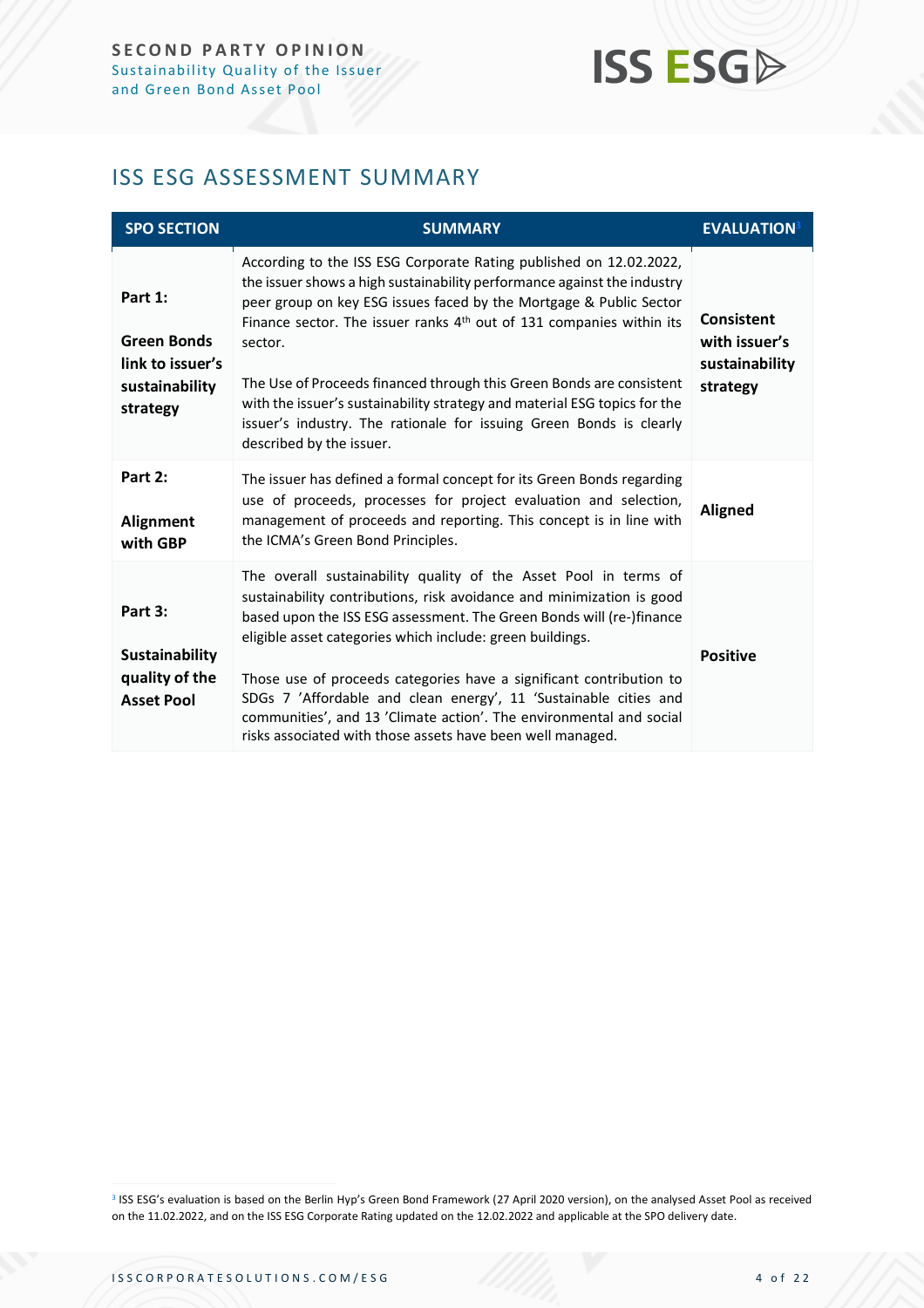## <span id="page-4-0"></span>ISS ESG SPO ASSESSMENT

### <span id="page-4-1"></span>**PART I: GREEN BONDS LINK TO BERLIN HYP'S SUSTAINABILITY STRATEGY**

#### <span id="page-4-2"></span>A. ASSESSMENT OF BERLIN HYP'S ESG PERFORMANCE

The ISS ESG Corporate Rating provides material and forward-looking environmental, social and governance (ESG) data and performance assessments.

| COMPANY           | INDUSTRY                                             | <b>DECILE RANK</b> | TRANSPARENCY LEVEL |
|-------------------|------------------------------------------------------|--------------------|--------------------|
| <b>BERLIN HYP</b> | Mortgage &<br><b>Public Sector</b><br><b>Finance</b> |                    | <b>VERY HIGH</b>   |

This means that the company currently shows a high sustainability performance against peers on key ESG issues faced by the Mortgage & Public Sector Finance industry as it obtains a Decile Rank relative to its industry group of 1, given that a decile rank of 1 indicates highest relative ESG performance out of 10.

#### *ESG performance*

#### **Key Issue Performance**

As of 12.02.2022, this rating places Berlin Hyp 4<sup>th</sup> out of 131 companies rated by ISS ESG in the Mortgage & Public Sector Finance industry.

Key challenges faced by companies in this industry in terms of sustainability management are displayed in the chart on the right, as well as the issuer's performance against those key challenges in comparison to the average industry peers' performance.

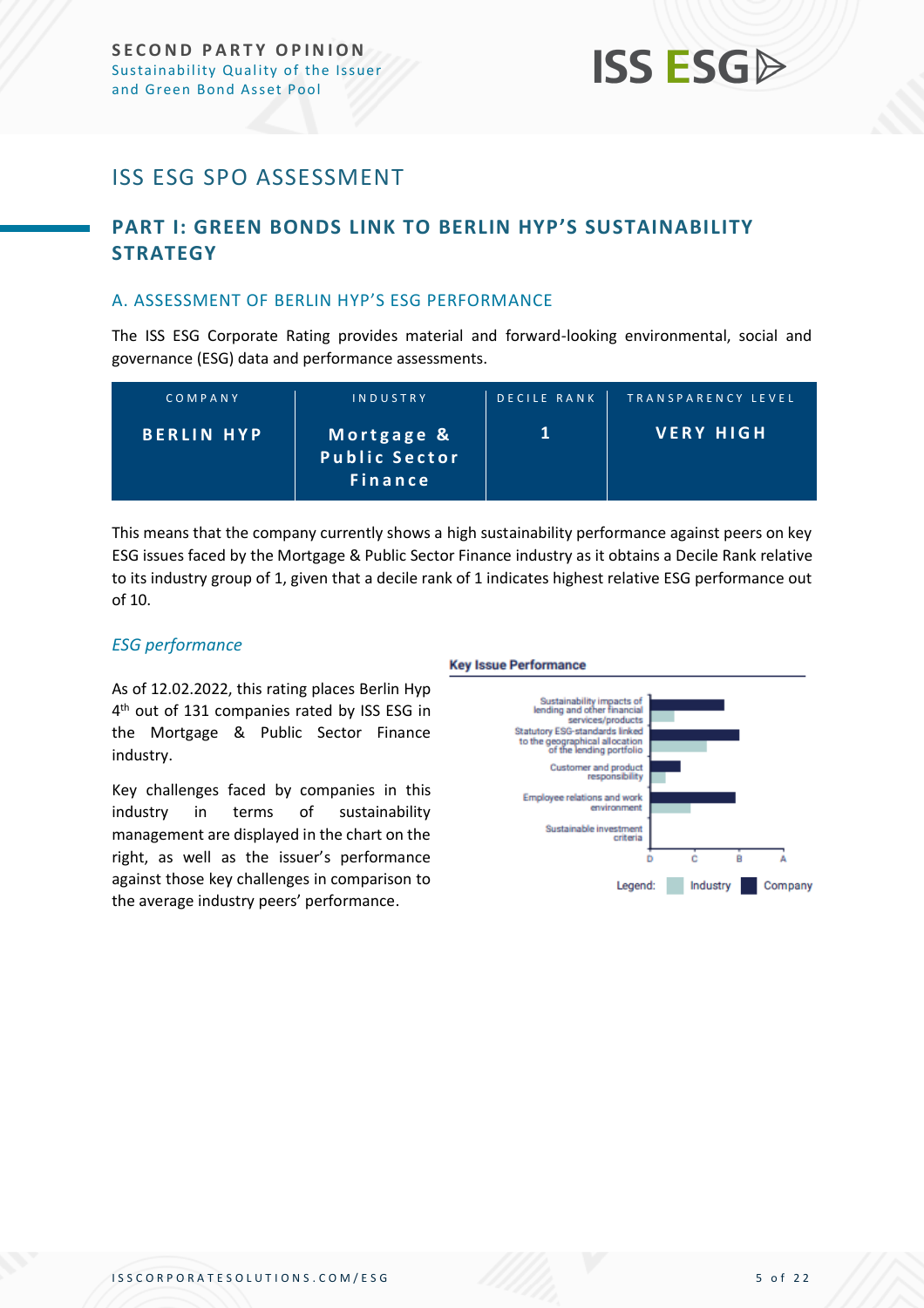## **ISS ESG**

#### *Sustainability Opportunities*

With regard to the company's main sphere of activities, large-volume real estate financing, there is potential for the provision of funding to socialhousing. Albeit some loans of that kind were granted to charitable housing cooperatives, volumes are not publicly disclosed and thus such finance isestimated to remain still modest. In the environmental domain, the company endeavors to promote environmentally friendly commercial real estateby issuing several green bonds in different assets classes (e.g., Pfandbrief, senior preferred, senior non-preferred, Tier 2, Commercial Paper).Underlying assets qualify for Berlin Hyp's Green Finance Portfolio through certain green building standards, such as BREEAM, LEED or DGNB andthrough energy-efficiency certificates. About 25 percent of the company's total loan portfolio account for such sustainable buildings (as at December2021). *Sustainability Risks*

The company's loan book claims are mainly distributed throughout Germany, France and the Netherlands, countries with fairly good environmentaland social minimum standards. Hence, risks from Berlin Hyp's financing activities appear moderately low. Moreover, for managing its social andenvironmental risks stemming from loan origination, Berlin Hyp applies comprehensive guidelines concerning its real estate financing segment.Guidelines include client-related stipulations in various environmental and social areas, from resource efficiency, pollution, biodiversity aspects andclimate change impacts to human and labor rights, community matters such as noise and traffic, and regarding vulnerable population groups.Although Berlin Hyp is pioneering the sector with such comparatively sophisticated guidelines, there is room for improvement for the institute toestablish a more elaborated system for compliance in that area. With regard to its own (liquidity) investment portfolio, the bank uses a set ofexclusion criteria concerning controversial business sectors and practices. These are followed through with an appropriate management approach.Since the company does not engage in retail finance and deals with professional real estate investors and developers only, customerrelated risksappear manageable. However, only initial steps are taken on responsible sales practices as well as towards the treatment of clients with debtrepayment problems. A policy covering workplace security is in place and there is no evidence on large-scale redundancies over the last years. Various working timemodels ensure adequate work-life balance of its employees and the company addressed health and safety issues with a company-wide managementsystem, which covers also aspects of psychological well-being. With regard to its governance processes, Berlin Hyp applies policies covering various important compliance issues, like corruption, insider trading andmoney laundering, antitrust, gifts and favors. Necessary procedures to ensure application of the rules are present through employee trainings,compliance risk assessments and whistleblowing procedures.

#### *Governance opinion*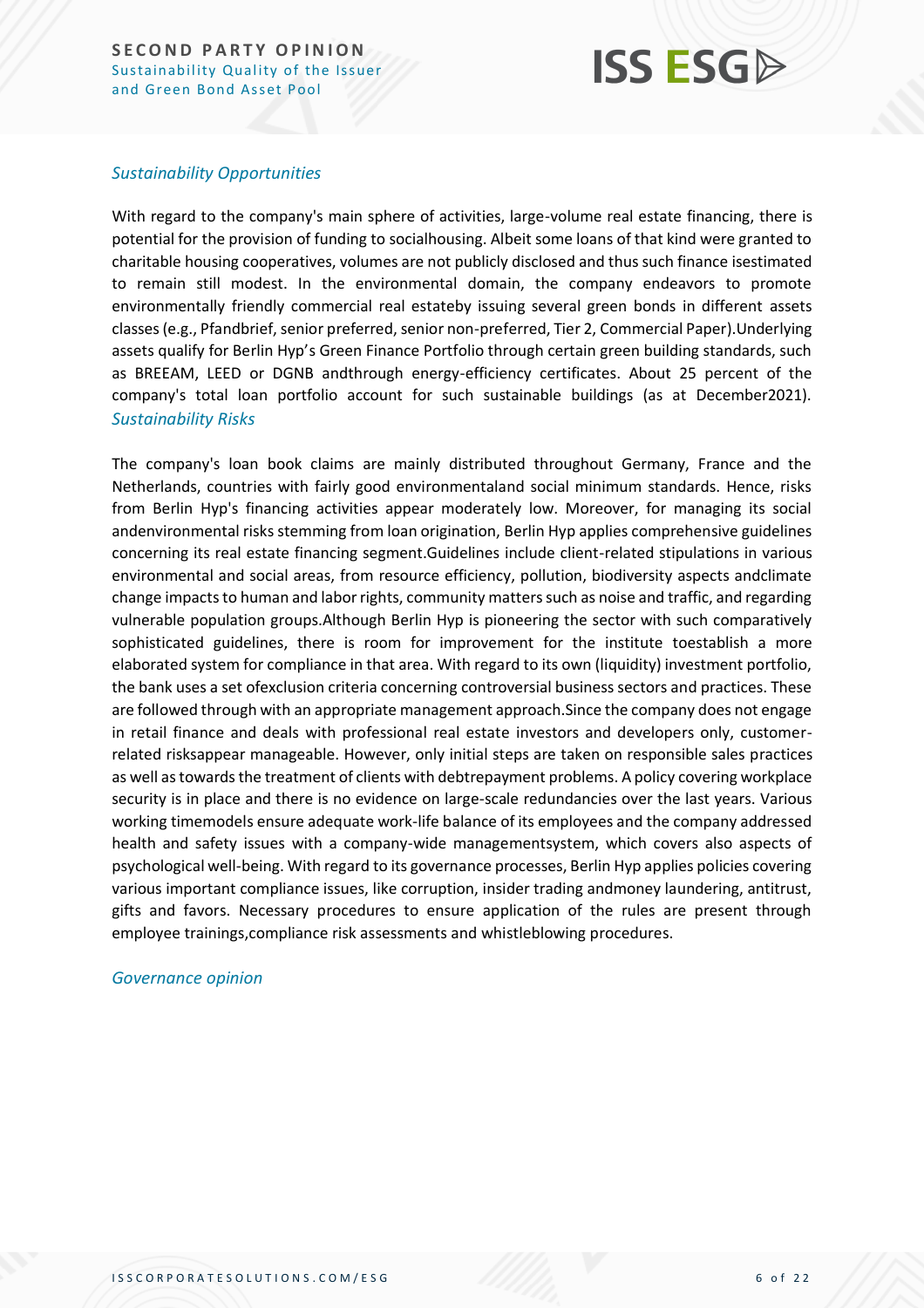

The company's governance structure allows for an appropriate separation of managerial and supervisory functions with the entirety of members ofthe board qualifying as independent, including the board's chairman Mr Helmut Schleweis (as at October 21, 2020). Furthermore, the board hasestablished committees concerning audit, nomination and remuneration, all composed of independent members. Compensation for the executivemanagement team is reported for each individual, split up according to fixed and variable amounts as well as long-term incentives.Regarding the company's governance of sustainability, a supervisory board committee dedicated to sustainability appears to be missing. In addition,ESG criteria apparently are not incorporated into the bank's executive remuneration scheme. Berlin Hyp's code of conduct covers all relevant aspectsof business ethics, such as corruption, insider trading, conflicts of interest, antitrust, gifts and favors, of which some are reflected on in more detail.Application of the rules is ensured by employee trainings, compliance risk assessments and adequate whistleblowing procedures.

#### *Sustainability impact of products and services portfolio*

Using a proprietary methodology, ISS ESG assessed the contribution of Berlin Hyp's current products and services portfolio to the Sustainable Development Goals defined by the United Nations (UN SDGs). This analysis is limited to the evaluation of final product characteristics and does not include practices along Berlin Hyp's production process.

| PRODUCT/SERVICES<br><b>PORTFOLIO</b>                                                                                                                        | <b>ASSOCIATED</b><br><b>PERCENTAGE</b><br>OF REVENUE | <b>DIRECTION</b><br><b>OF</b><br><b>IMPACT</b> | <b>UN SDGS</b>                                                      |
|-------------------------------------------------------------------------------------------------------------------------------------------------------------|------------------------------------------------------|------------------------------------------------|---------------------------------------------------------------------|
| <b>Financing of energy-</b><br>efficient buildings (e.g.<br>EPC A), financing of<br>sustainable buildings<br>certified to strict<br>standards (e.g. BREEAM) | 22%                                                  | <b>CONTRIBUTION</b>                            | <b>11 SUSTAINABLE CITIES</b><br>13 GLIMATE<br><b>AFFORDABLE AND</b> |
| <b>Financing of affordable</b><br>housing                                                                                                                   | 3%                                                   | <b>CONTRIBUTION</b>                            | <b>10 REDUCED</b><br>SUSTAINABLE CITI<br>NO<br>POVERTY              |

#### *Breaches of international norms and ESG controversies*

As of 09.03.2022, the company is not facing any controversy.

#### <span id="page-6-0"></span>B. CONSISTENCY OF GREEN BONDS WITH BERLIN HYP'S SUSTAINABILITY STRATEGY

#### *Key sustainability objectives and priorities defined by the issuer*

In 2013, Berlin Hyp started integrating numerous ESG criteria into its existing policy and practices, leading to the company's financing of energy-efficient green buildings which is material to its core business: commercial real estate lending. Berlin Hyp's ambition to have a leading position in green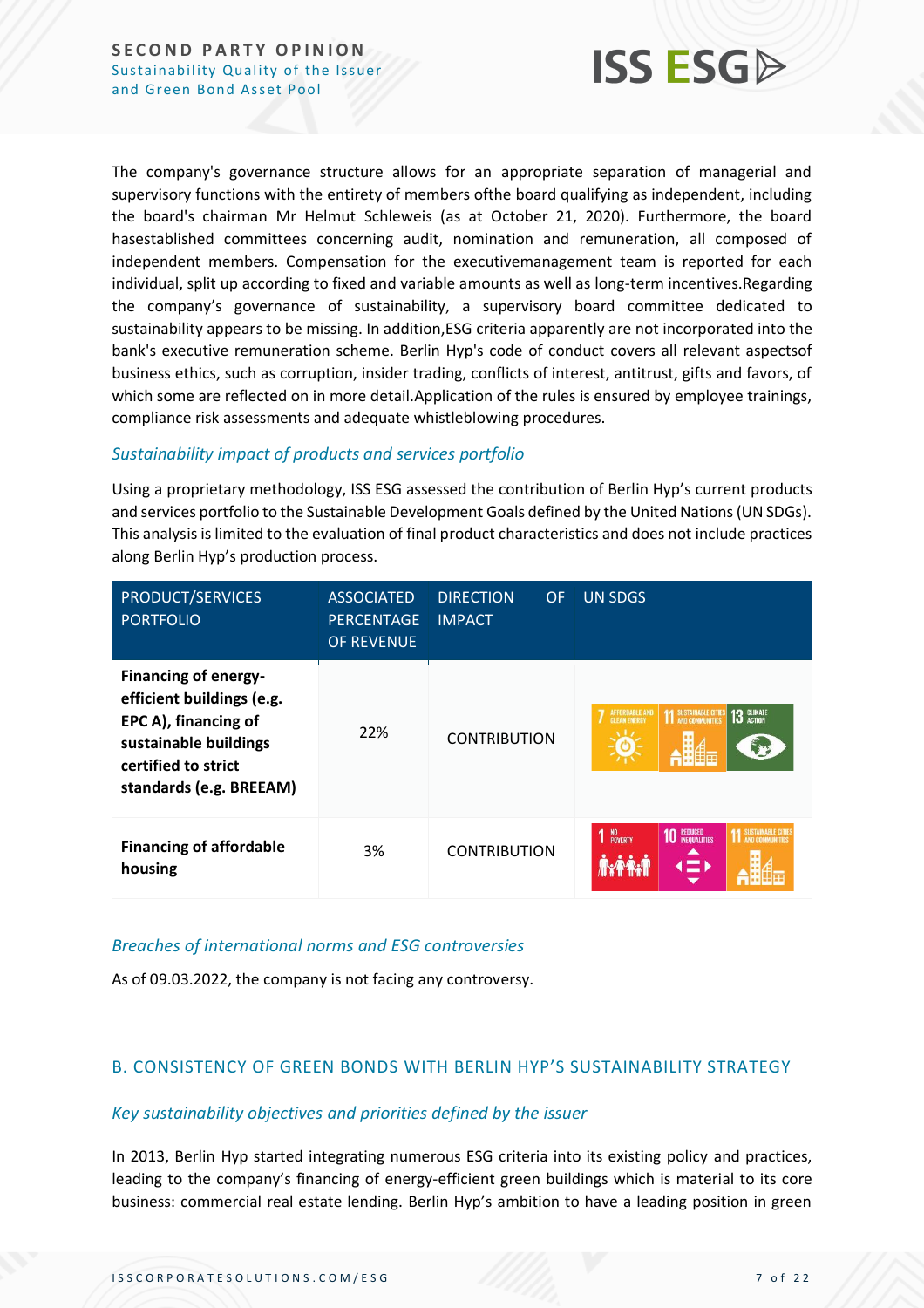

finance was translated into concrete terms by setting a strategic performance target (SPT) to expand its Green Finance Portfolio to 20 percent of its overall loan portfolio by year-end 2020 – which was achieved a year ahead of schedule. In 2021, the company expanded on its sustainability strategy by launching its 'ESG Target Visions' which consists of four different dimensions, as shown in the graph below<sup>4</sup> .

Key elements of the ESG Target Vision's sustainable business portfolio dimension are as follows:

- 1. Reduction of  $CO<sub>2</sub>$  intensity in the portfolio and climate-neutral portfolio by 2050 at the latest
- 2. A portion of 1/3 of loans is designated for energy efficient green buildings in Berlin Hyp's loan portfolio by 2025
- 3. Establishment of 100 percent portfolio transparency by 2023 prerequisite for a systematic determination of energy performance as well as carbon and climate risks within Berlin Hyp's overall loan portfolio by 2025
- 4. Enhance advice and financing for customers who seek the transition to energy-efficient properties



Source: Berlin Hyp 2022 Social Bond Framework

5. 40 percent of Berlin Hyp's capital markets funding mix to consist of ESG refinancing instruments by 2025

#### *Rationale for issuance*

According to the issuer's Green Bond Framework, financing green buildings represents the part of Berlin Hyp's sustainability measures that is closest to its core business: commercial real estate lending. In order to further strengthen its green building lending, the bank introduced pricing incentives for eligible business earlier in 2016.

As buildings account for 30 to 40 per cent of total energy demand and about 30 per cent of total energy related  $CO<sub>2</sub>$  emissions worldwide, Berlin Hyp is willing to actively contribute to the avoidance of  $CO<sub>2</sub>$  emissions by financing sustainable and low energy buildings. By issuing Green Bonds it offers investors the opportunity to support these efforts to aid in the transition to a low carbon economy.

Berlin Hyp is a *Pfandbrief* issuer and aims at offering investors maximum transparency. Due to the requirements of the German *Pfandbrief* Act the bank discloses detailed information on its cover pool.

Berlin Hyp established two baselines in order to compare the buildings financed to existing standards: The first baseline is the average energy performance of European buildings, the second one the German Energy Savings Ordinance (EnEV). Further, Berlin Hyp chose to provide investors with the carbon avoidance that is linked to Berlin Hyp's initial financing share of the respective buildings as well as with the complete carbon avoidance, i.e. the avoidance caused by the complete buildings. More details on the methodology regarding CO2 avoidance can be found in the initial Second Party Opinion from 2016.

The calculations were based on an assessment of the carbon intensity of different energy sources for heating and differentiation of carbon intensity of each country's electricity mix and district heating supply as well as further differentiation of the district heating supply in Germany by region.

<sup>4</sup> Berlin Hyp, 2021, Sustainability Report: One world, One goal, One Team,

https://www.berlinhyp.de/files/media/corporate/nachhaltigkeit/strategie/en/bhyp-fl-esg-positionspapier-eng-ew2.pdf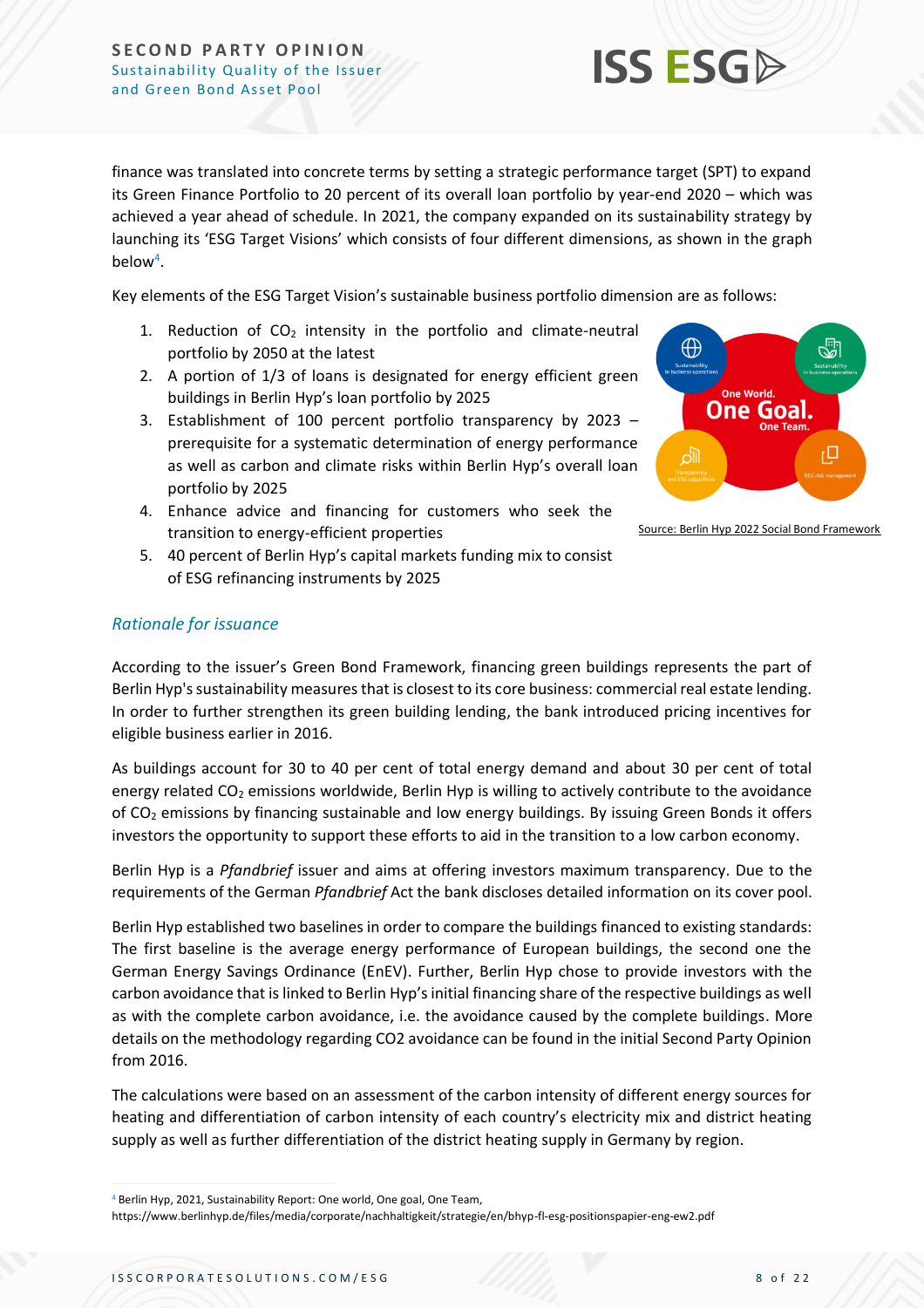

The calculations on energy and CO2 data were carried out by Berlin Hyp, ISS ESG carried out a basic plausibility check. More information on the calculations is provided by Berlin Hyp at [https://www.berlinhyp.de/en/investors/green-bonds.](https://protect-eu.mimecast.com/s/c_X-CnxJZuGAKjqcJ_7ZM?domain=berlinhyp.de)

The following table shows the results of estimations and calculations on the  $CO<sub>2</sub>$  performance of the buildings within the asset pool for the Green Bond Programme (excluding buildings that were in the cover pool at issuance of the Green *Pfandbrief* in 2015).

| ANNUAL CO <sub>2</sub> AVOIDANCE OF THE BUILDINGS IN THE ASSET POOL (T/MEUR P.Y)    |                                                                  |                                                |  |  |
|-------------------------------------------------------------------------------------|------------------------------------------------------------------|------------------------------------------------|--|--|
| Baseline for CO <sub>2</sub> avoidance                                              | Proportional allocation to Berlin<br>Hyp initial financing share | Complete allocation to Berlin<br>Hyp financing |  |  |
| Against the European average<br>(heating energy only)                               | 10.56 t/mEUR                                                     | 20.23 t/mEUR                                   |  |  |
| <b>Against current EnEV</b><br>reference values (heating<br>energy and electricity) | 7.86 t/mEUR                                                      | 15.17 t/mEUR                                   |  |  |

#### *Contribution of Use of Proceeds categories to sustainability objectives and priorities*

ISS ESG mapped the Use of Proceeds categories financed under this Green Bonds with the sustainability objectives defined by the issuer, and with the key ESG industry challenges as defined in the ISS ESG Corporate Rating methodology for the Mortgage & Public Sector Finance sector. Key ESG industry challenges are key issues that are highly relevant for a respective industry to tackle when it comes to sustainability, e.g. climate change and energy efficiency in the buildings sector. From this mapping, ISS ESG derived a level of contribution to the strategy of each Use of Proceeds categories.

| USE OF PROCEEDS                             | <b>SUSTAINABILITY OBJECTIVES</b> | <b>KEY ESG INDUSTRY</b> | <b>CONTRIBUTION</b>                     |
|---------------------------------------------|----------------------------------|-------------------------|-----------------------------------------|
| <b>CATEGORY</b>                             | <b>FOR THE ISSUER</b>            | <b>CHALLENGES</b>       |                                         |
| <b>Commercial</b><br><b>Green Buildings</b> |                                  |                         | Contribution to a<br>material objective |

**Opinion:** *ISS ESG finds that the Use of Proceeds financed through this bond are consistent with the issuer's sustainability strategy and material ESG topics for the issuer's industry. The rationale for issuing Green Bonds is clearly described by the issuer.*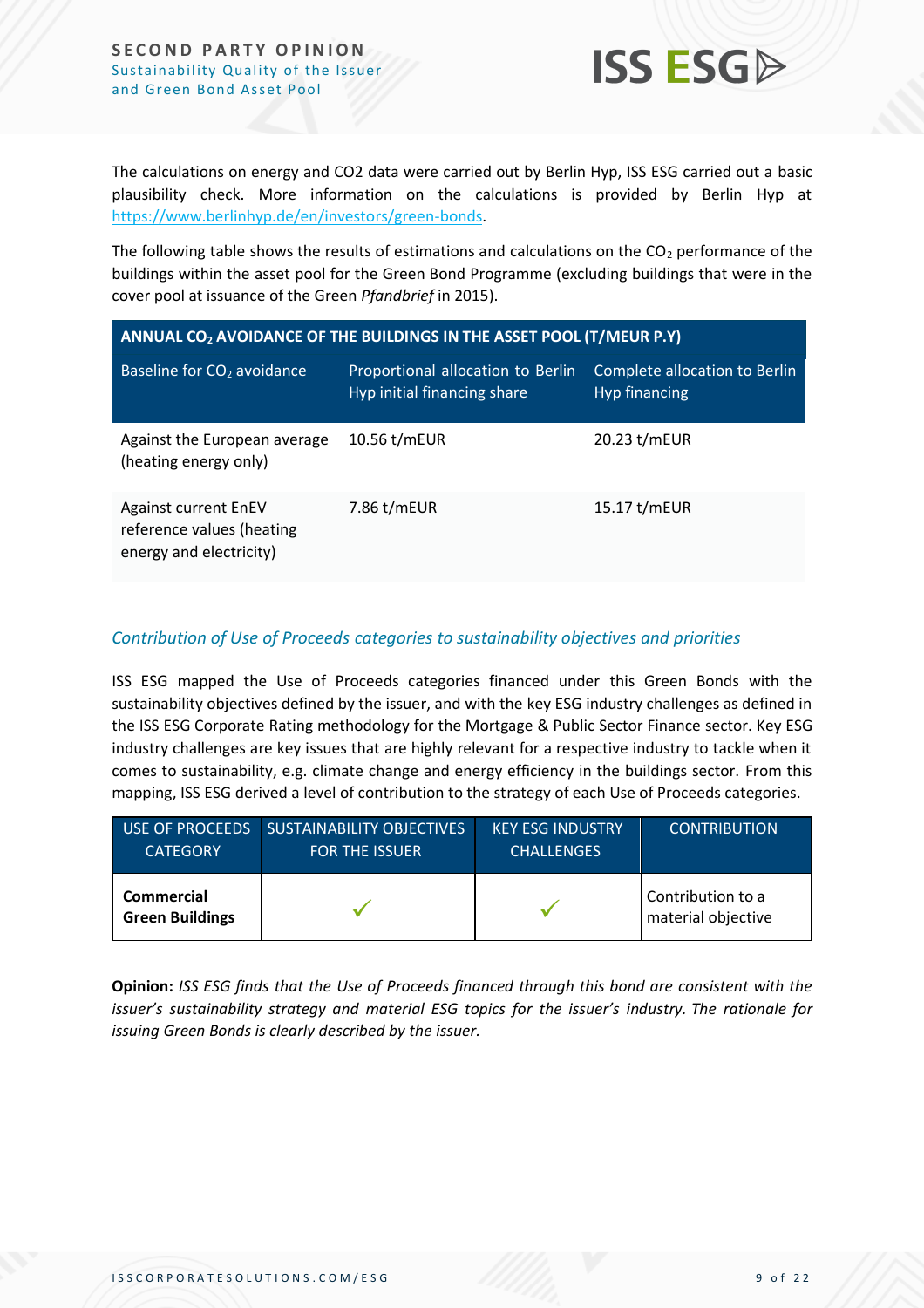

### <span id="page-9-0"></span>**PART II: ALIGNMENT WITH ICMA'S GREEN BOND PRINCIPLES**

#### **1. Use of Proceeds**

#### **FROM ISSUER'S FRAMEWORK**

The proceeds of the Green Bonds (Green *Pfandbriefe* as well as Green Seniors) to be issued by Berlin Hyp will be exclusively used to finance and refinance the acquisition, construction or refurbishment of Green Buildings. These Green Buildings serve as collateral for loans granted by or to be granted by Berlin Hyp. If they are used for Green *Pfandbriefe* the loans have to be eligible for and included in or to be included in the bank's mortgage cover pool.

Details regarding the assets included in the Green Bond are listed in the following table (based on loans outstanding):

| <b>GREEN ASSET CATEGORY</b>                       | <b>NUMBER OF OBJECTS</b> | <b>VOLUME OF GREEN BOND</b><br><b>ASSET POOL (EUR MILLION)</b> |
|---------------------------------------------------|--------------------------|----------------------------------------------------------------|
| <b>Green Buildings: Commercial</b><br>real estate | 312 buildings            | 7.283,35                                                       |
| <b>TOTAL</b>                                      |                          | 7.283,35 (100%)                                                |

#### **Eligibility criteria**

| <b>PROPERTY TYPE</b>                                            | <b>ENERGY</b><br><b>DEMAND</b><br><b>HEATING</b><br>$KWH/(M^{2*}A)$ | <b>ENERGY</b><br><b>DEMAND</b><br><b>ELECTRICITY</b><br>$KWH/(M2*A)$ | <b>IN TOTAL</b><br>$KWH/(M2*A)$ |
|-----------------------------------------------------------------|---------------------------------------------------------------------|----------------------------------------------------------------------|---------------------------------|
| <b>Residential</b>                                              | 60                                                                  |                                                                      | 60                              |
| Office <sup>5</sup>                                             | 80                                                                  | 60                                                                   | 140                             |
| Retail                                                          | 60                                                                  | 75                                                                   | 135                             |
| <b>Hotels</b>                                                   | 95                                                                  | 60                                                                   | 155                             |
| Logistics buildings (use: storage)                              | 30                                                                  | 35                                                                   | 65                              |
| Light industrial (use: production)                              | 105                                                                 | 65                                                                   | 170                             |
| addition/alternatively,<br>eligibility<br>In<br>certifications: | criteria include the following external                             |                                                                      | sustainability                  |

<sup>5</sup> Based on third-party energy consultant data, Berlin Hyp decided in 2020 to further strengthen the category threshold for office buildings in order to reflect Berlin Hyp's long term strategy and its specific asset portfolio.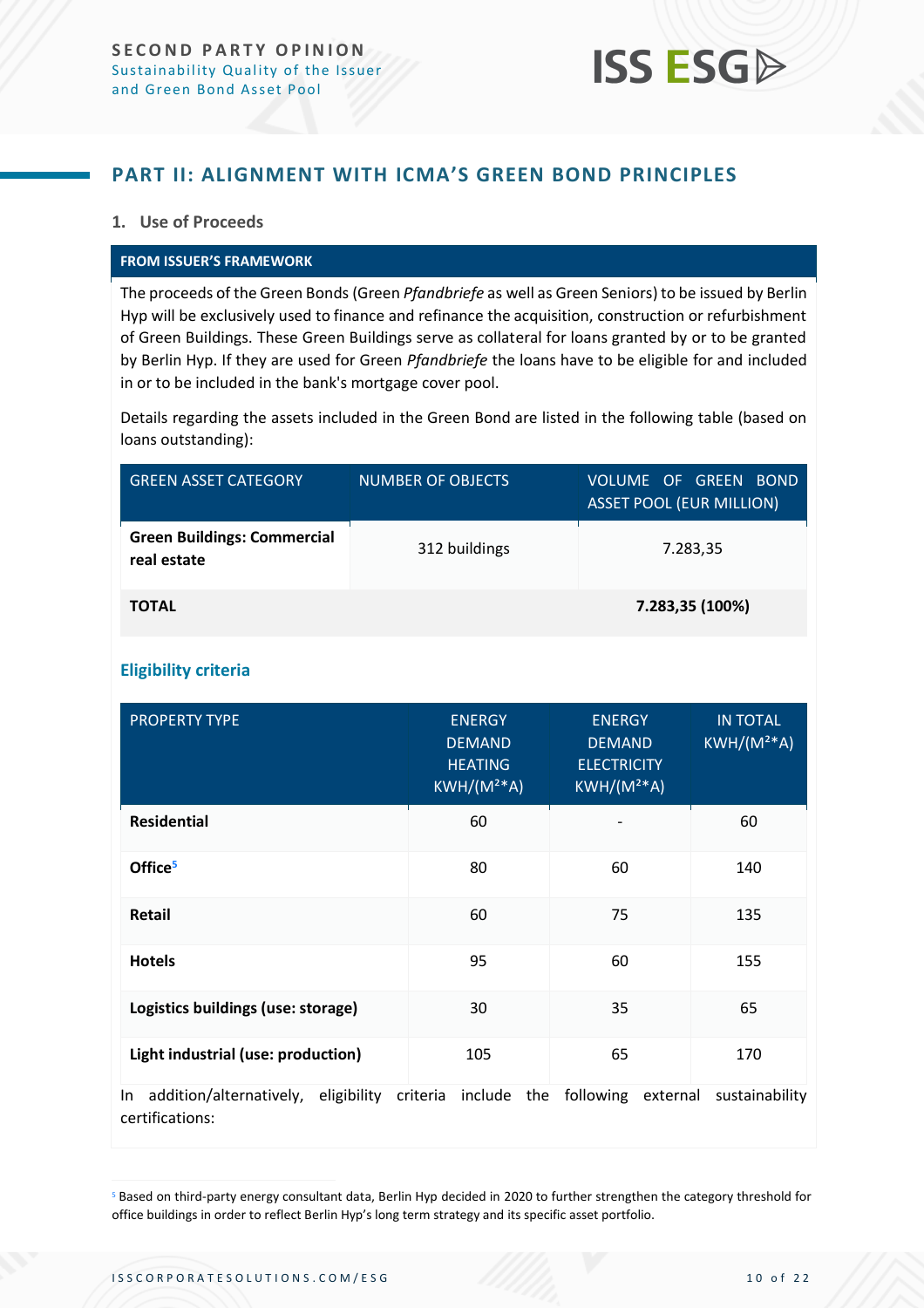

- LEED Gold or above
- BREEAM Very Good or above
- DGNB Gold or above
- HQE High Level or above

Eligible assets shall also meet other environmental and/or social criteria. These assets are not to be used for the production of arms, pesticides, tobacco, pornography, nuclear power, coal, oil and fossil fuels.

*Opinion: ISS ESG considers the Use of Proceeds description provided by Berlin Hyp's Framework as aligned with the Green Bond Principles. The issuer discloses the planned amount of proceeds to be allocated by projects category at pre-issuance and has an exclusion list in place, in line with best market practices.*

#### **2. Process for Project Evaluation and Selection**

#### **FROM ISSUER'S FRAMEWORK**

Berlin Hyp has established a Green Building Commission (GBC). This consists of one representative from each of the following divisions of the bank: Corporate Strategy, Origination, Credit, Appraisal and Treasury. In its regular meetings the GBC discusses whether eligibility criteria are still in line with market best practices of Green Building definition. If not, the GBC will discuss possible changes and decide on how to adapt the eligibility criteria. Any change shall only lead to stricter criteria, which means a lower level of energy demand and/or consumption.

At the beginning of the acquisition process, Berlin Hyp's borrowers are being asked to provide relevant documents concerning the eligibility for the bank's green finance portfolio, i.e. primarily EPCs and sustainability certificates. Energy demand calculations are used in case of property developments. The experts in the bank's appraisal division assess a property's qualification as a green building. In case of a positive decision by the appraisers, sales staff is allowed to deduct up to 10 basis points when pre-calculating the loan. Credit staff documents an asset's green building eligibility in the bank's loan monitoring system.

After documentation, Treasury votes on the asset's compliance with the green finance portfolio eligibility criteria and whether it should be included in Berlin Hyp's green finance portfolio. This ensures a four-eye-principle with respect to the identification process. Only loans that have been approved by both divisions, Appraisal and Treasury, are classified by credit staff as green bond eligible in the bank's loan monitoring system. In any case, data on the properties' energy efficiency and sustainability are entered into the loan monitoring system even if a property doesn't fulfill eligibility criteria. As this process is applied to all new business, it is one of Berlin Hyp's longer term targets to provide evidence about its entire mortgage loan portfolio's energy efficiency.

If the document proving a green buildings' eligibility expires, Berlin Hyp will ask its borrower for new evidence in order to re-assess the property's eligibility. Borrowers are allowed a one-year grace period to provide new evidence. If a borrower does not provide a new EPC and/or sustainability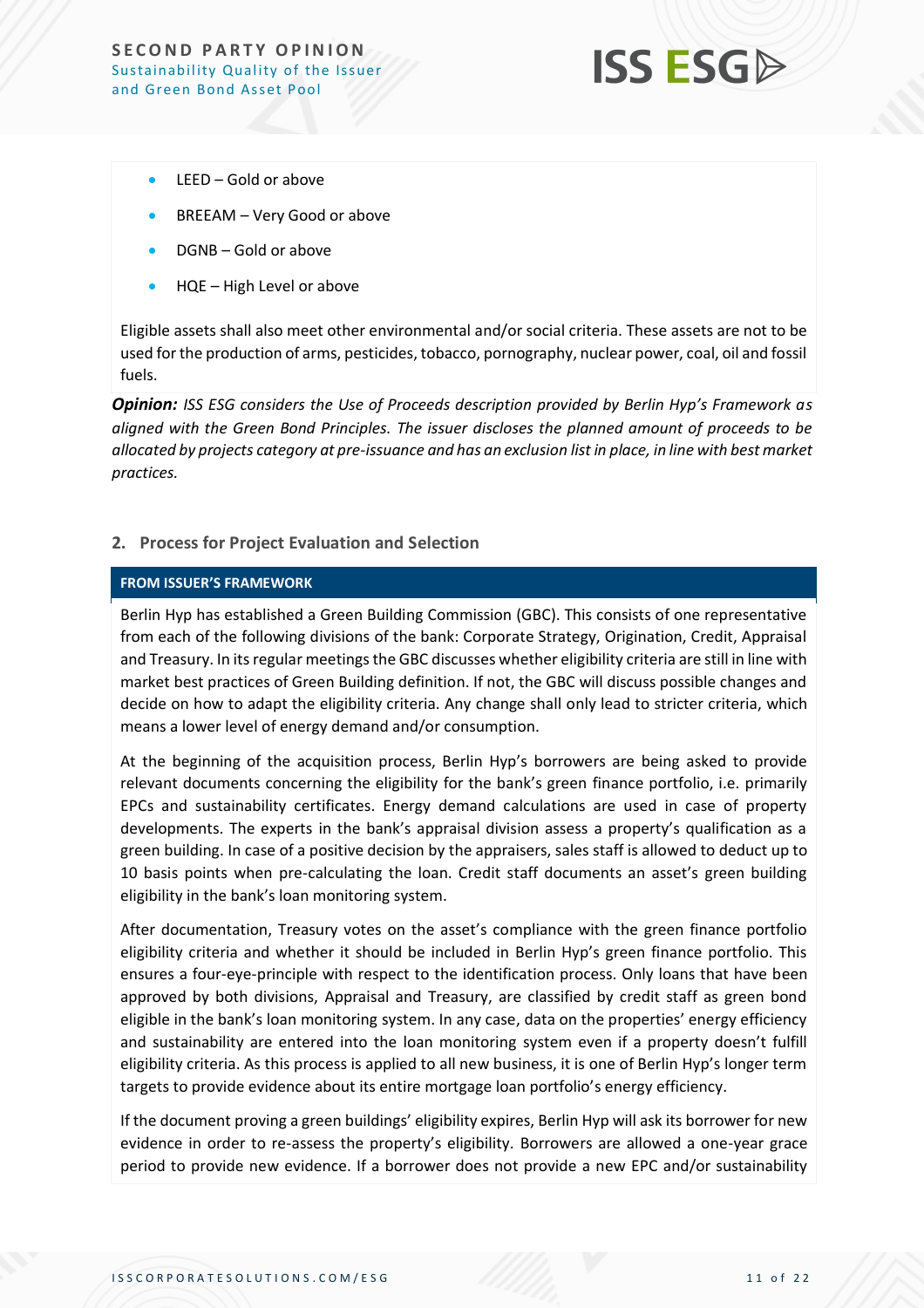

certificate or the new EPC and/or sustainability certificate does not meet Berlin Hyp's eligibility criteria, the asset is removed from the bank's portfolio of eligible assets.

*Opinion: ISS ESG considers the Process for Project Evaluation and Selection description provided by Berlin Hyp's Green Bond Framework as aligned with the Green Bond Principles. The issuer clearly defines responsibilities in the process for project evaluation and selection and is transparent about it, while also involving various stakeholders in the process, which is in line with best market practice.*

#### **3. Management of Proceeds**

#### **FROM ISSUER'S FRAMEWORK**

Eligible assets already exist on Berlin Hyp's balance sheet (and in the case of a Green *Pfandbrief* in its mortgage cover pool) at issuance of a new Green Bond. They are not booked in a separate portfolio but flagged in the bank's legal loan monitoring system. Thus, they form a sub-portfolio of Berlin Hyp's overall loan book. The bank shall report on the development of this sub-portfolio on an annual basis.

*Opinion: ISS ESG finds that Management of Proceeds proposed by Berlin Hyp's Green Bond Framework aligns with the Green Bond Principles. The issuer will only re-finance existing loans thus, there won't be any unallocated proceeds.*

#### **4. Reporting**

**FROM ISSUER'S FRAMEWORK**

Berlin Hyp provides information about its green bonds on its website [www.berlinhyp.de/de/investoren/green-bonds.](http://www.berlinhyp.de/de/investoren/green-bonds) The English version of the website may be found unde[r www.berlinhyp.de/en/investors/green-bonds.](http://www.berlinhyp.de/en/investors/green-bonds)

Relevant documents and information concerning the bank's green bond activities are published on its website. This also contains the bank's reports on its green bonds. As long as Berlin Hyp has green bonds outstanding, the bank will report on an annual basis. Each report will contain details about:

- i. The development of eligible assets on Berlin Hyp's balance sheet and in its mortgage cover pool on a stratified basis
- ii. New business in eligible assets since the last report and assignment of eligible assets to issued bonds on a loan-by-loan basis
- iii. Carbon emissions avoidance (impact reporting) evaluated in comparison to one or more appropriate baselines<sup>6</sup>.

<sup>6</sup> The methodology for calculating carbon emissions avoidance is document in every edition of Berlin Hyp's Annual Green Bond Reporting and published on its website.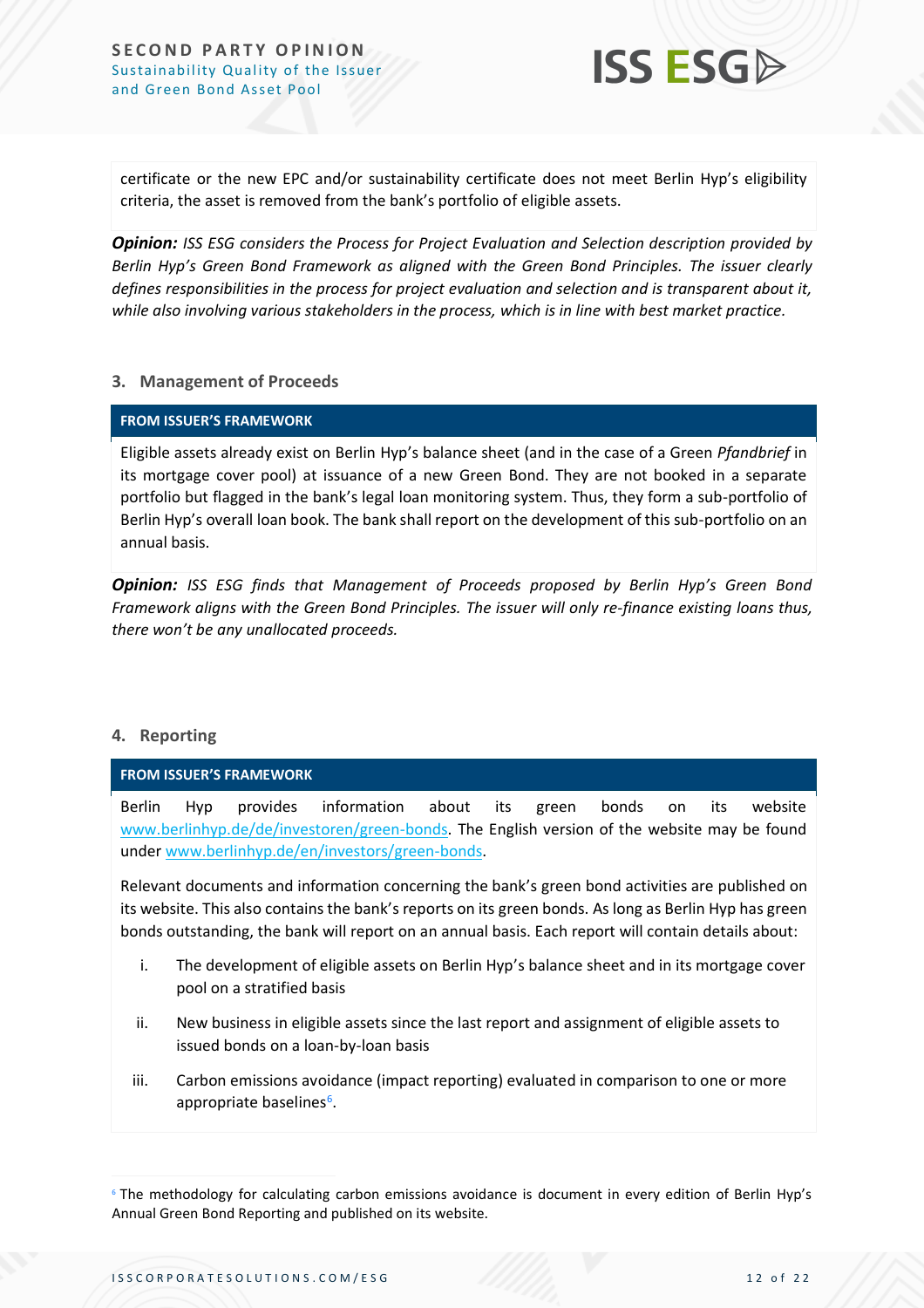

Berlin Hyp publishes annual green bond reportings since 2016. Reports will remain available for investors for future reference on the bank's website.

*Opinion: ISS ESG finds that the reporting proposed Berlin Hyp Green Bond Framework aligns with the Green Bond Principles. The issuer is transparent on the information reported, level, scope, frequency and duration of impact reporting, in line with best market practices. The issuer discloses the location and link of the reports and commits to get the allocation report verified by an external party, in line with best market practice.*

#### **External review**

#### **FROM ISSUER'S FRAMEWORK**

#### **Second Party Opinion**

Berlin Hyp has appointed ISS ESG to assess the sustainability of its Green Bond Program. ISS ESG applies its own framework to carry out this assessment. The results are documented in ISS ESG's Second Party Opinion which is available on the bank's website. The Second Party Opinion refers to the whole Green Bond Program and includes every security that is issued under it.

#### **Annual Re-verification**

ISS ESG or any other party appointed by Berlin Hyp later as a successor for ISS ESG in the future will issue a report verifying the compliance of all issued bonds with the criteria documented in this program on an annual basis. These reports will reflect the results of the assessment of the sustainability performance of the program and the issued Green *Pfandbriefe* and Green Senior bonds. The reports will be published on the bank's website.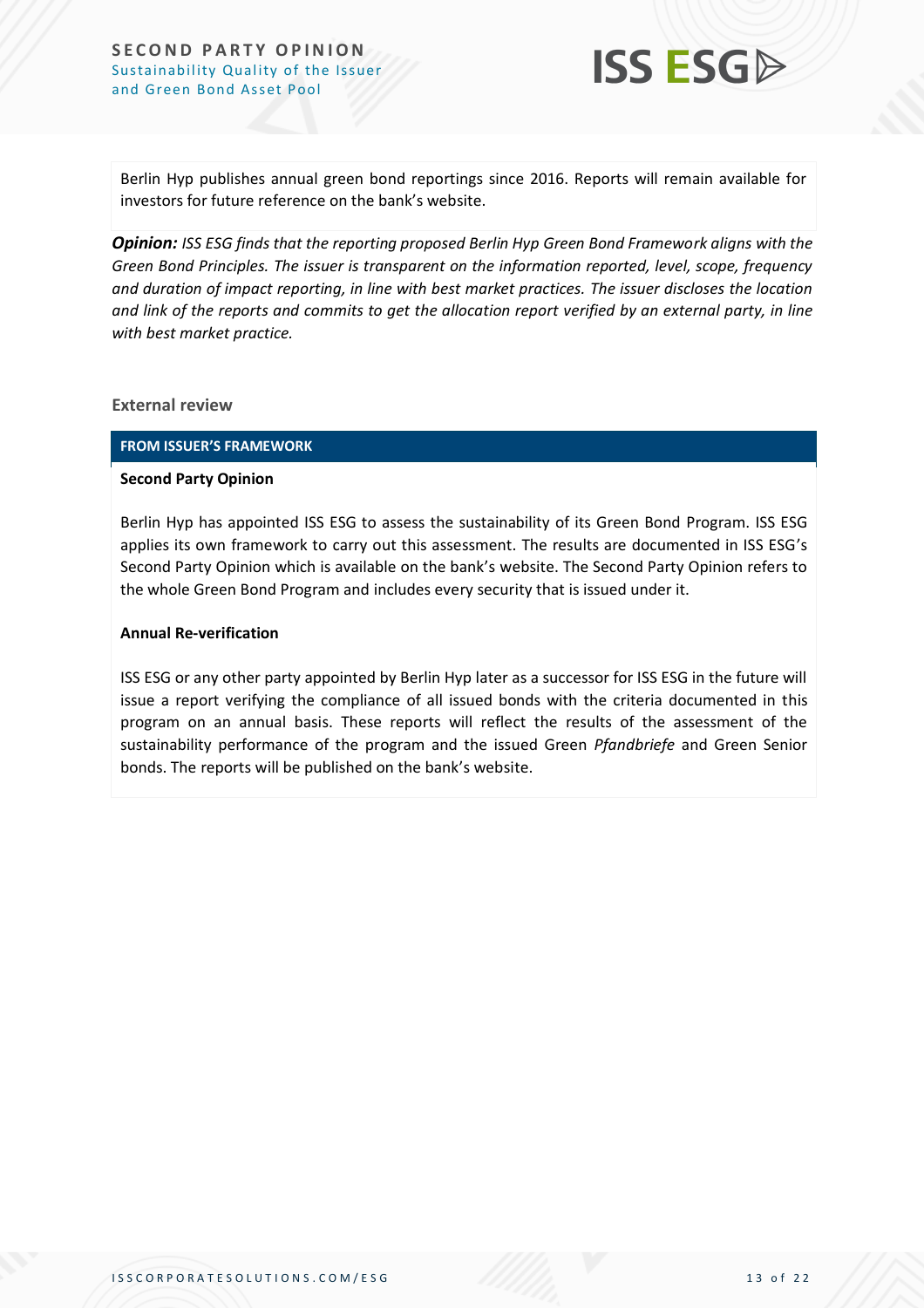### <span id="page-13-0"></span>**PART III: SUSTAINABILITY QUALITY OF THE ISSUANCE**

#### <span id="page-13-1"></span>A. CONTRIBUTION OF THE GREEN BONDS TO THE UN SDGs

Based on the assessment of the sustainability quality of the Green Bonds Asset Pool and using a proprietary methodology, ISS ESG assessed the contribution of the Berlin Hyp's Green Bonds to the Sustainable Development Goals defined by the United Nations (UN SDGs).

This assessment is displayed on 5-point scale (see Annex 2 for methodology):

| Significant        | ا Limited          | <b>No</b>         | Limited             | <b>Significant</b> |
|--------------------|--------------------|-------------------|---------------------|--------------------|
| <b>Obstruction</b> | <b>Obstruction</b> | <b>Net Impact</b> | <b>Contribution</b> | Contribution       |

Each of the Green Bonds's Use of Proceeds categories has been assessed for its contribution to, or obstruction of, the SDGs:

| <b>USE OF PROCEEDS</b>                                                                                                                                                                                                            | <b>CONTRIBUTION OR</b><br><b>OBSTRUCTION</b>           | <b>SUSTAINABLE DEVELOPMENT</b><br><b>GOALS</b>             |
|-----------------------------------------------------------------------------------------------------------------------------------------------------------------------------------------------------------------------------------|--------------------------------------------------------|------------------------------------------------------------|
| <b>Acquisition/Construction of</b><br><b>Commercial Real Estate</b><br>(with sustainability certifications LEED<br>Gold or above, BREEAM Very Good or<br>above, DGNB Gold or above, or HQE<br>High Level or above)                | <b>Significant</b><br><b>Contribution</b>              | SUSTAINABLE CITIES                                         |
| <b>Acquisition/Construction of</b><br><b>Commercial Real Estate</b><br>(meeting high energy efficiency<br>requirements defined in the<br>framework)                                                                               | <b>Limited</b><br>Contribution <sup>7</sup>            |                                                            |
| <b>Refurbishment of Commercial Real</b><br><b>Estate</b><br>(renovation of buildings leading to<br>certifications such as LEED Gold or<br>above, BREEAM Very Good or above,<br>DGNB Gold or above, or HQE High<br>Level or above) | <b>Significant</b><br><b>Contribution</b> <sup>8</sup> | <b>AFFORDABLE AND</b><br>13 GLIMATE<br><b>CLEAN ENERGY</b> |
| <b>Refurbishment of Commercial Real</b><br><b>Estate</b><br>(renovation of buildings leading to<br>high energy efficiency requirements<br>defined in the framework)                                                               | <b>Limited</b><br><b>Contribution</b> <sup>9</sup>     | <b>AFFORDABLE AND</b><br>13 GLIMATE                        |

<sup>&</sup>lt;sup>7</sup> This assessment differs from the ISS ESG SDG Solutions Assessment (SDGA) proprietary methodology.

<sup>8</sup> This assessment differs from the ISS ESG SDG Solutions Assessment (SDGA) proprietary methodology.

<sup>&</sup>lt;sup>9</sup> This assessment differs from the ISS ESG SDG Solutions Assessment (SDGA) proprietary methodology.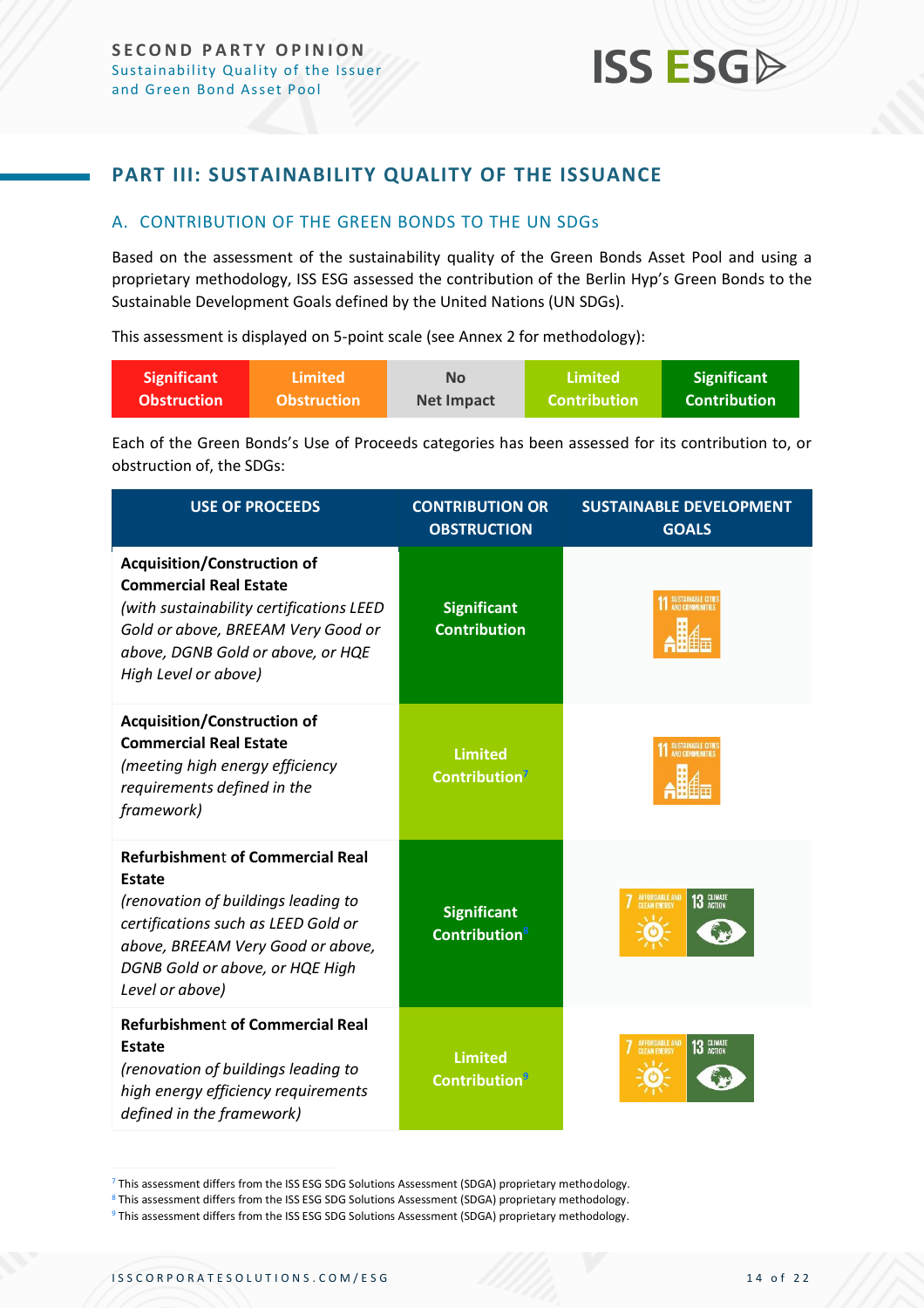

#### <span id="page-14-0"></span>B. MANAGEMENT OF ENVIRONMENTAL AND SOCIAL RISKS ASSOCIATED WITH THE ASSET POOL

#### **Green commercial real estate**

As a Use of Proceeds category, green commercial real estate has a significant contribution to the SDG 11 "Sustainable cities and communities". The table below presents the findings of an ISS ESG assessment of the Asset Pool against ISS ESG KPIs.

#### **A S S E S S M E N T A G A I N S T I S S E S G K P I**

#### **Energy efficiency**



100% of assets underwent an appropriate and detailed selection process that ensures good standards regarding energy efficiency.

#### **Site selection**

- ✓ Almost 100% of assets are either located in metropolitan areas or in countries where, in line with the European Union standards, Environmental Impact Assessments are systematically conducted (covering evaluation and acquisition of land rights, site permitting, and engagement with stakeholders).
- ✓ Based on a sample analysis, more than 95% of assets are located within 1 km from one or more modalities of public transport.

#### **Construction standards**

- ✓ More than 85% of assets are located in countries where high labour and health and safety standards are in place (e.g. ILO core conventions).
- $\circ$ For less than 20% of the assets in the asset pool, sustainable procurement measures regarding building materials are in place (e.g. recycled materials, third-party certification of wood-based materials). No information is available for the remaining assets.

#### **Water use minimization in buildings**

✓ For more than 50% of the assets in the asset pool, adequate measures to reduce water use (e.g. greywater recycling, efficient applications) are in place. No information is available for the remaining assets.

#### **Safety of building users**

✓ More than 90% of assets, provide for measures to ensure operational safety (e.g. requirements for fire protection, in line with national legislation).

#### **Sustainability labels/certificates**

 $\circ$ 73 out of 312 assets received a sustainability label or certificate (BREEAM, LEED, DGNB, HQE).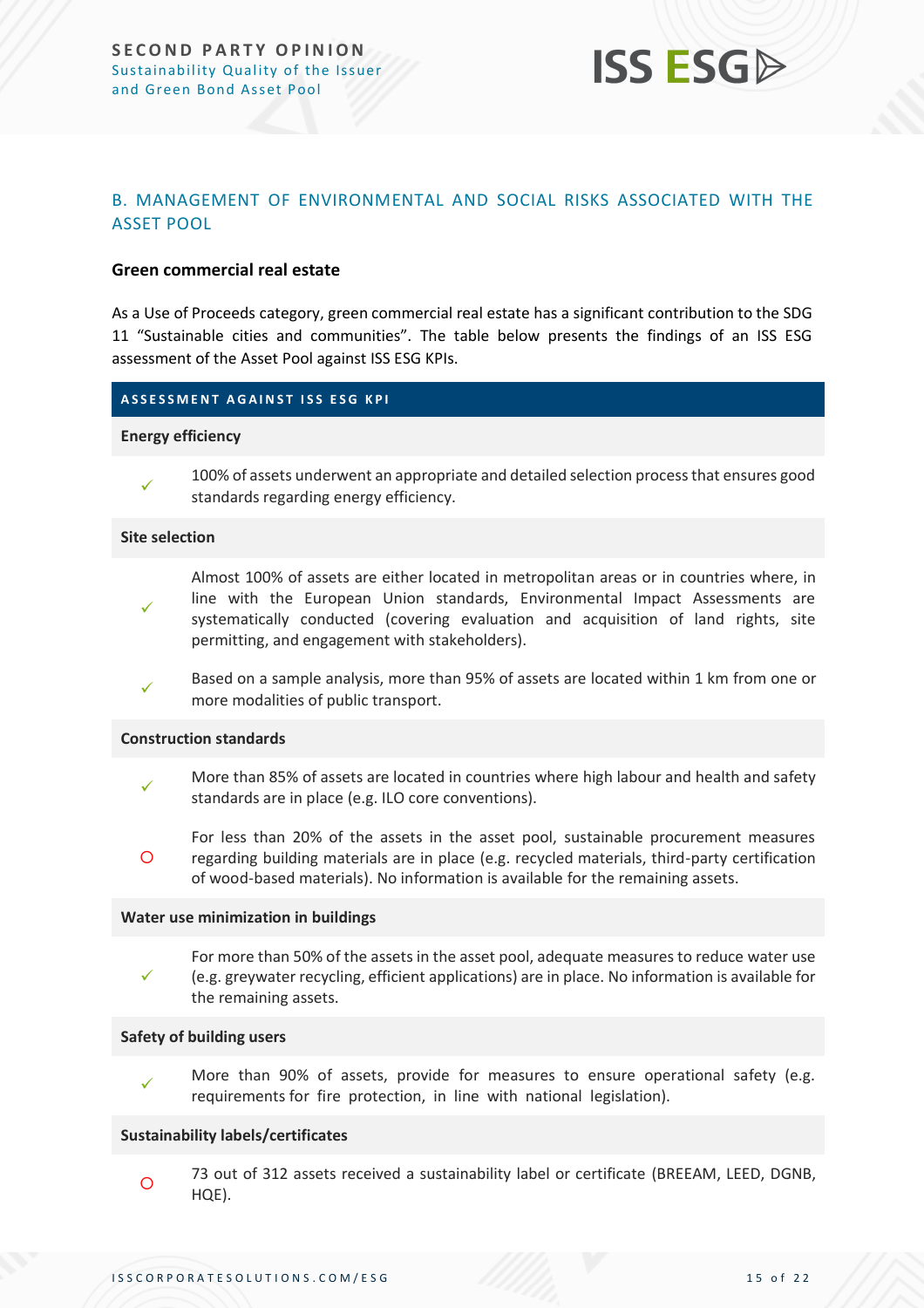

#### **Controversy management**



 $\checkmark$  A controversy assessment on the underlying assets revealed no controversial activities.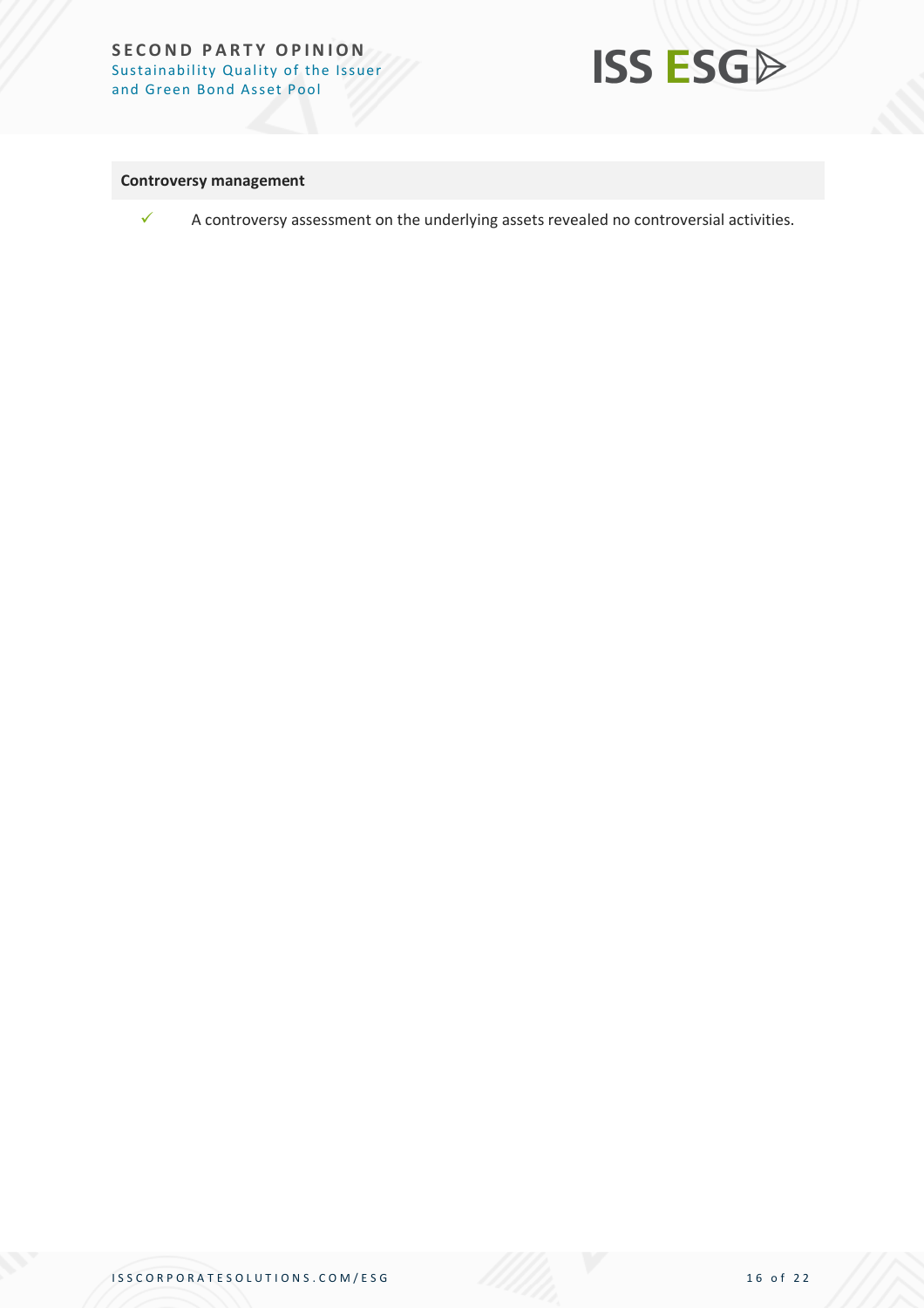

#### DISCLAIMER

- 1. Validity of the SPO: As long as there is no material change to the Framework and the underlying asset portfolio composition.
- 2. ISS ESG uses a scientifically based rating concept to analyse and evaluate the environmental and social performance of companies and countries. In doing so, we adhere to the highest quality standards which are customary in responsibility research worldwide. In addition, we create a Second Party Opinion (SPO) on bonds based on data from the issuer.
- 3. We would, however, point out that we do not warrant that the information presented in this SPO is complete, accurate or up to date. Any liability on the part of ISS ESG in connection with the use of these SPO, the information provided in them and the use thereof shall be excluded. In particular, we point out that the verification of the compliance with the **asset pool** is based solely on **random samples and documents** submitted by the issuer.
- 4. All statements of opinion and value judgements given by us do not in any way constitute purchase or investment recommendations. In particular, the SPO is no assessment of the economic profitability and credit worthiness of a bond but refers exclusively to the social and environmental criteria mentioned above.
- 5. We would point out that this SPO, certain images, text and graphics contained therein, and the layout and company logo of ISS ESG and ISS-ESG are the property of ISS and are protected under copyright and trademark law. Any use of such ISS property shall require the express prior written consent of ISS. Use shall be deemed to refer in particular to the copying or duplication of the SPO wholly or in part, the distribution of the SPO, either free of charge or against payment, or the exploitation of this SPO in any other conceivable manner3/2

The issuer that is the subject of this report may have purchased self-assessment tools and publications from ISS Corporate Solutions, Inc. ("ICS"), a wholly-owned subsidiary of ISS, or ICS may have provided advisory or analytical services to the issuer. No employee of ICS played a role in the preparation of this report. If you are an ISS institutional client, you may inquire about any issuer's use of products and services from ICS by emailing [disclosure@issgovernance.com.](mailto:disclosure@issgovernance.com)

This report has not been submitted to, nor received approval from, the United States Securities and Exchange Commission or any other regulatory body. While ISS exercised due care in compiling this report, it makes no warranty, express or implied, regarding the accuracy, completeness or usefulness of this information and assumes no liability with respect to the consequences of relying on this information for investment or other purposes. In particular, the research and scores provided are not intended to constitute an offer, solicitation or advice to buy or sell securities nor are they intended to solicit votes or proxies.

Deutsche Börse AG ("DB") owns an approximate 80% stake in ISS HoldCo Inc., the holding company which wholly owns ISS. The remainder of ISS HoldCo Inc. is held by a combination of Genstar Capital ("Genstar") and ISS management. ISS has formally adopted policies on non-interference and potential conflicts of interest related to DB, Genstar, and the board of directors of ISS HoldCo Inc. These policies are intended to establish appropriate standards and procedures to protect the integrity and independence of the research, recommendations, ratings and other analytical offerings produced by ISS and to safeguard the reputations of ISS and its owners. Further information regarding these policies are available at [https://www.issgovernance.com/compliance/due-diligence-materials.](https://www.issgovernance.com/compliance/due-diligence-materials)

© 2022 | Institutional Shareholder Services and/or its affiliates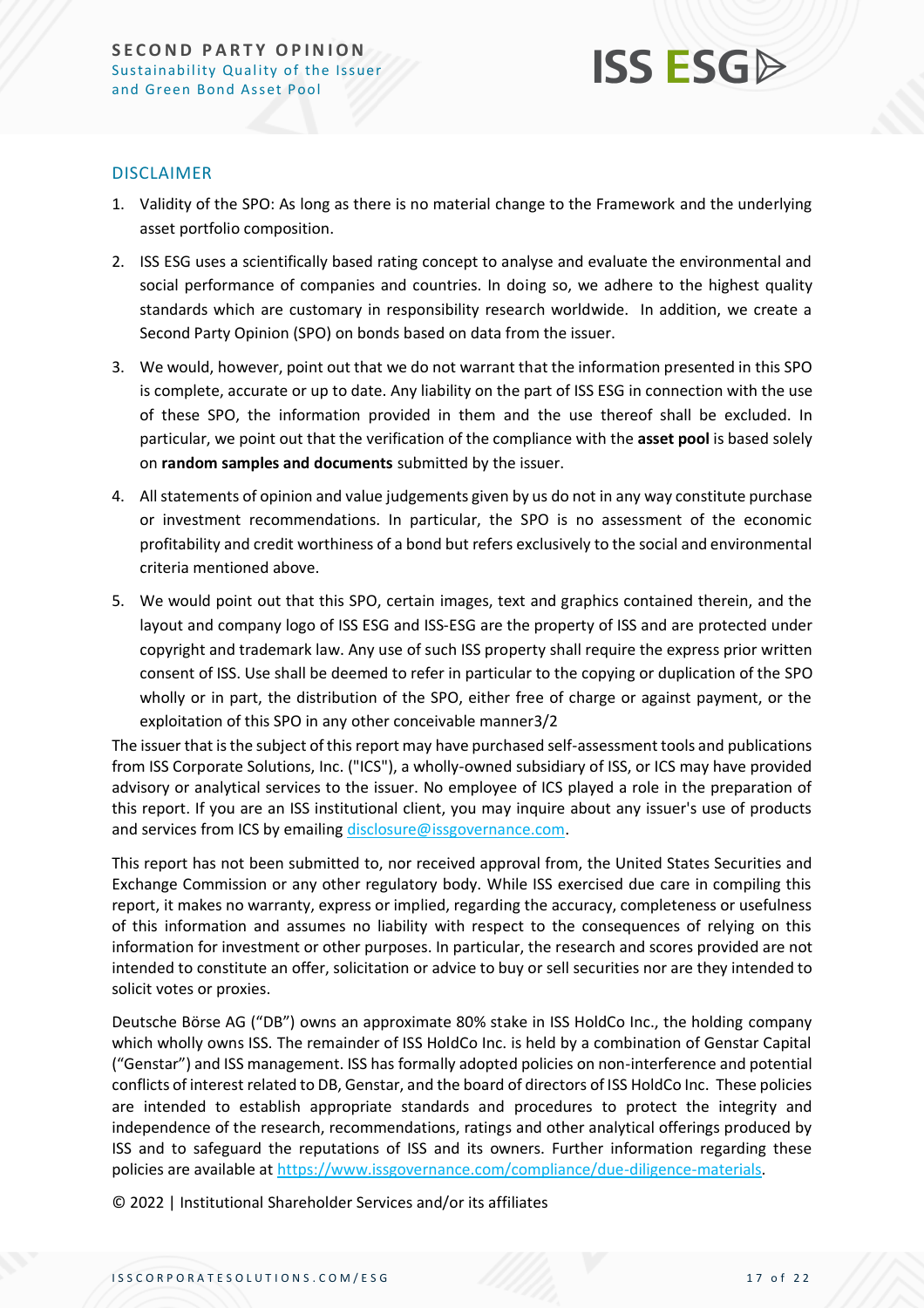## **ISS ESG**

## <span id="page-17-0"></span>ANNEX 1: Methodology

#### ISS ESG Green KPIs

The ISS ESG Green Bond KPIs serve as a structure for evaluating the sustainability quality – i.e. the social and environmental added value – of the use of proceeds of Berlin Hyp's Green Bonds.

It comprises firstly the definition of the use of proceeds category offering added social and/or environmental value, and secondly the specific sustainability criteria by means of which this added value and therefore the sustainability performance of the assets can be clearly identified and described.

The sustainability criteria are complemented by specific indicators, which enable quantitative measurement of the sustainability performance of the assets and which can also be used for reporting. If a majority of assets fulfill the requirement of an indicator, this indicator is then assessed positively. Those indicators may be tailor-made to capture the context-specific environmental and social risks.

#### Environmental and social risks assessment methodology

ISS ESG evaluates whether the assets included in the asset pool match the eligible project category and criteria listed in the Green Bond KPIs.

All percentages refer to the amount of assets within one category (e.g. wind power). Additionally, the assessment "no or limited information is available" either indicates that no information was made available to ISS ESG or that the information provided did not fulfil the requirements of the ISS ESG Green Bond KPIs.

The evaluation was carried out using information and documents provided to ISS ESG on a confidential basis by Berlin Hyp (e.g. Due Diligence Reports). Further, national legislation and standards, depending on the asset location, were drawn on to complement the information provided by the issuer.

#### Assessment of the contribution and association to the SDG

The 17 Sustainable Development Goals (SDGs) were endorsed in September 2015 by the United Nations and provide a benchmark for key opportunities and challenges toward a more sustainable future. Using a proprietary method, ISS ESG identifies the extent to which Berlin Hyp's Green Bonds contributes to related SDGs.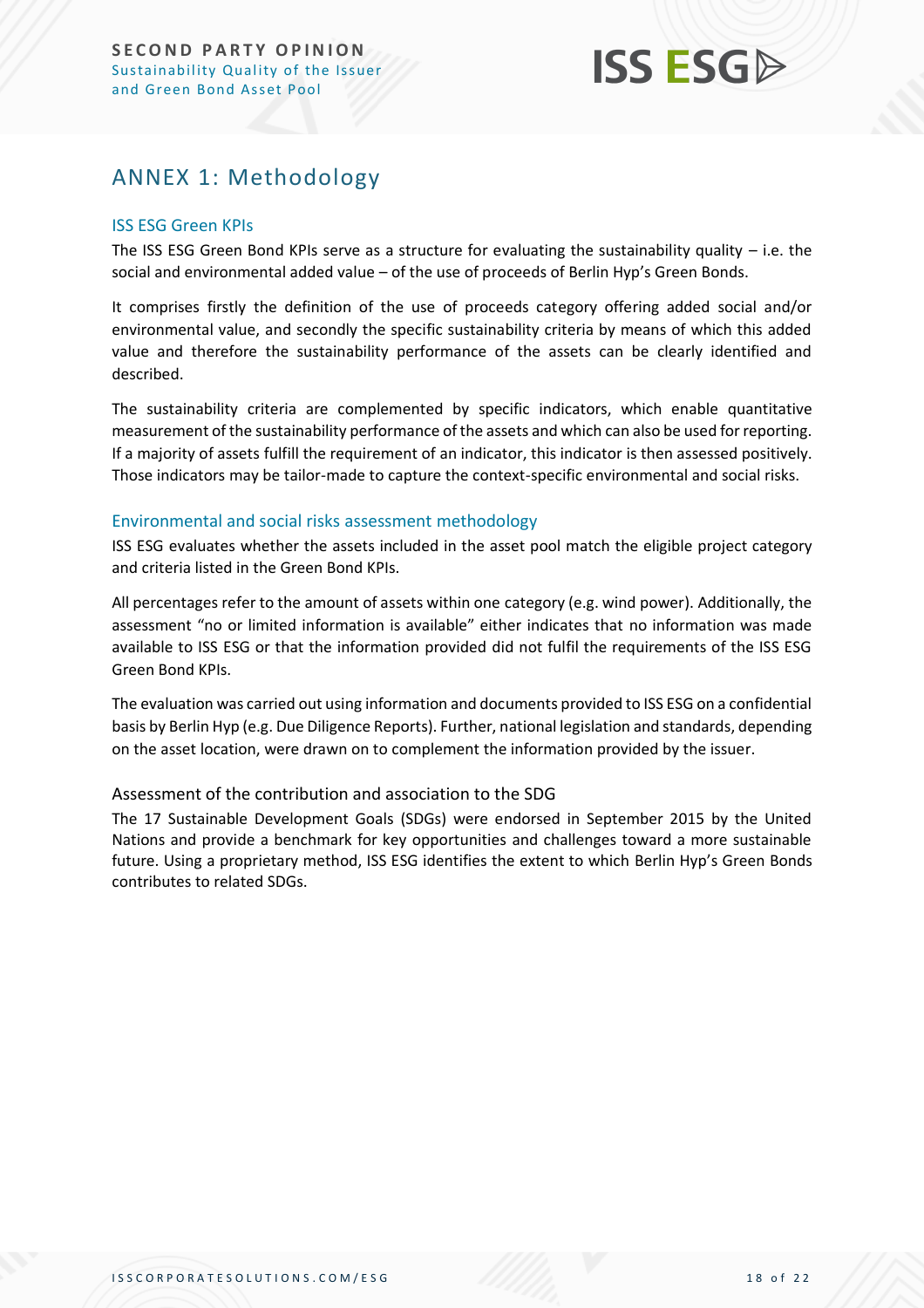## **ISS ESG**

## <span id="page-18-0"></span>ANNEX 2: ISS ESG Corporate Rating Methodology

The following pages contain methodology description of the ISS ESG Corporate Rating.

#### Methodology - Overview

The ESG Corporate Rating methodology was originally developed by Institutional Shareholder Services Germany (formerly oekom research) and has been consistently updated for more than 25 years.

**ESG Corporate Rating** - The ESG Corporate Rating universe, which is currently expanding from more than 8,000 corporate issuers to a targeted 10,000 issuers in 2020, covers important national and international indices as well as additional companies from sectors with direct links to sustainability and the most important bond issuers that are not publicly listed companies.

The assessment of a company's social & governance and environmental performance is based on approximately 100 environmental, social and governance indicators per sector, selected from a pool of 800+ proprietary indicators. All indicators are evaluated independently based on clearly defined performance expectations and the results are aggregated, taking into account each indicator's and each topic's materiality-oriented weight, to yield an overall score (rating). If no relevant or up-to-date company information with regard to a certain indicator is available, and no assumptions can be made based on predefined standards and expertise, e.g. known and already classified country standards, the indicator is assessed with a D-.

In order to obtain a comprehensive and balanced picture of each company, our analysts assess relevant information reported or directly provided by the company as well as information from reputable independent sources. In addition, our analysts actively seek a dialogue with the assessed companies during the rating process and companies are regularly given the opportunity to comment on the results and provide additional information.

**Analyst Opinion** - Qualitative summary and explanation of the central rating results in three dimensions:

(1) Opportunities - assessment of the quality and the current and future share of sales of a company's products and services, which positively or negatively contribute to the management of principal sustainability challenges.

(2) Risks - summary assessment of how proactively and successfully the company addresses specific sustainability challenges found in its business activity and value chain, thus reducing its individual risks, in particular regarding its sector's key issues.

(3) Governance - overview of the company's governance structures and measures as well as of the quality and efficacy of policies regarding its ethical business conduct.

**Norm-Based Research - Severity Indicator** - The assessment of companies' sustainability performance in the ESG Corporate Rating is informed by a systematic and comprehensive evaluation of companies' ability to prevent and mitigate ESG controversies. ISS ESG conducts research and analysis [on corporate involvement in verified or alleged failures to respect recognized](https://www.issgovernance.com/esg/screening/esg-screening-solutions/#nbr_techdoc_download) standards for responsible business conduct through [Norm-Based](https://www.issgovernance.com/esg/screening/esg-screening-solutions/#nbr_techdoc_download) Research.

Norm-Based Research is based on authoritative standards for responsible business conduct such as the UN Global Compact, the OECD Guidelines for Multinational Enterprises, the UN Guiding Principles for Business and Human Rights and the Sustainable Development Goals.

As a stress-test of corporate disclosure, Norm-Based Research assesses the following:

- Companies' ability to address grievances and remediate negative impacts
- Degree of verification of allegations and claims
- Severity of impact on people and the environment, and systematic or systemic nature of malpractices

Severity of impact is categorized as Potential, Moderate, Severe, Very severe. This informs the ESG Corporate Rating.

**Decile Rank** - The Decile Rank indicates in which decile (tenth part of total) the individual Corporate Rating ranks within its industry from 1 (best – company's rating is in the first decile within its industry) to 10 (lowest – company's rating is in the tenth decile within its industry). The Decile Rank is determined based on the underlying numerical score of the rating. If the total number of companies within an industry cannot be evenly divided by ten, the surplus company ratings are distributed from the top (1 decile) to the bottom. If there are Corporate Ratings with identical absolute scores that span a division in decile ranks, all ratings with an equal decile score are classified in the higher decile, resulting in a smaller number of Corporate Ratings in the decile below.

**Distribution of Ratings** - Overview of the distribution of the ratings of all companies from the respective industry that are included in the ESG Corporate Rating universe (company portrayed in this report: dark blue).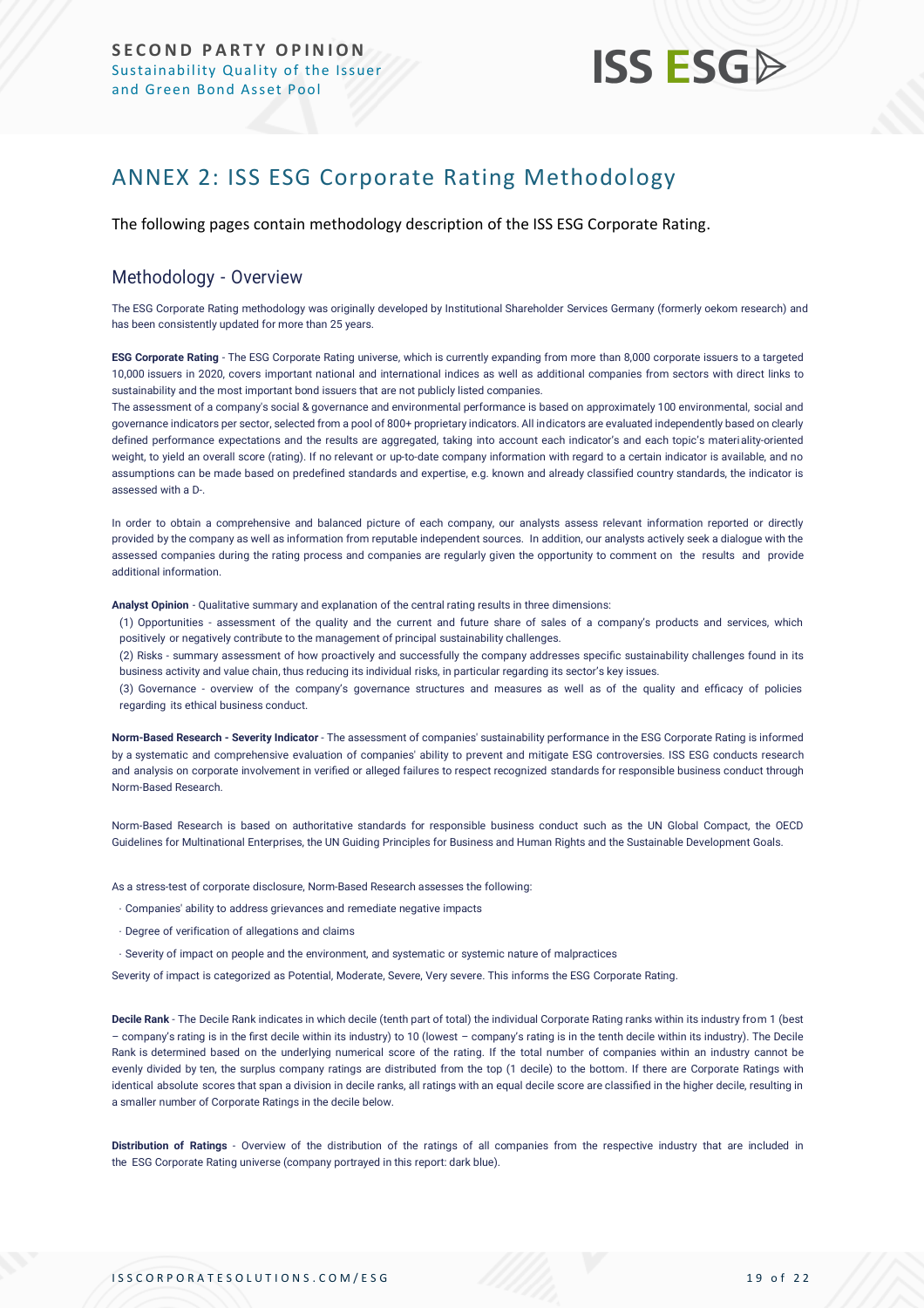

**Industry Classification** - The social and environmental impacts of industries differ. Therefore, based on its relevance, each industry analyzed is classified in a Sustainability **Matrix** 

Depending on this classification, the two dimensions of the ESG Corporate Rating, the Social Rating and the Environmental Rating, are weighted and the sector-specific minimum requirements for the ISS ESG Prime Status (Prime threshold) are defined (absolute best-in-class approach).



**Industry Leaders** - List (in alphabetical order) of the top three companies in an industry from the ESG Corporate Rating universe at the time of generation of this report.

**Key Issue Performance** - Overview of the company's performance with regard to the key social and environmental issues in the industry, compared to the industry average.

**Performance Score** - The ESG Performance Score allows for cross-industry comparisons using a standardized best-in-class threshold that is valid across all industries. It is the numerical representation of the alphabetic ratings (D- to A+) on a scale of 0 to 100 with 50 representing the prime threshold. All companies with values greater than 50 are Prime, while companies with values less than 50 are Not Prime. As a result, intervals are of varying size depending on the original industry-specific prime thresholds.

**Rating History** - Development of the company's rating over time and comparison to the average rating in the industry.

**Rating Scale** - Companies are rated on a twelve-point scale from A+ to D-:

A+: the company shows excellent performance.

D-: the company shows poor performance (or fails to demonstrate any commitment to appropriately address the topic).

Overview of the range of scores achieved in the industry (light blue) and indication of the grade of the company evaluated in this report (dark blue).

**Sources of Information** - A selection of sources used for this report is illustrated in the annex.

Status & Prime Threshold - Companies are categorized as Prime if they achieve/exceed the sustainability performance requirements (Prime threshold) defined by ISS ESG for a specific industry (absolute best-in-class approach) in the ESG Corporate Rating. Prime companies are sustainability leaders in their industry and are better positioned to cope with material ESG challenges and risks, as well as to seize opportunities, than their Not Prime peers. The financial materiality of the Prime Status has been confirmed by performance studies, showing a continuous outperformance of the Prime portfolio when compared to conventional indices over more than 14 years. Level is the main the company three of the form of the state of transparency of the state of transparence of the state of transparence of the state of the state of transparence of the state of transparence of the state of

**Transparency Level** - The Transparency Level indicates the company's materiality-adjusted disclosure level regarding the environmental and social performance indicators defined in the ESG Corporate Rating. It takes into consideration whether the company has disclosed relevant information regarding a specific indicator, either in its public ESG disclosures or as part of the rating feedback process, as well as the indicator's materiality reflected in its absolute weight in the rating. The calculated percentage is classified in five transparency levels following the scale below.

- 0% < 20%: very low
- $20% \times 40%$  low
- 40% < 60%: medium
- 60% < 80%: high
- 80% 100%: very high

For example, if a company discloses information for indicators with a cumulated absolute weight in the rating of 23 percent, then its Transparency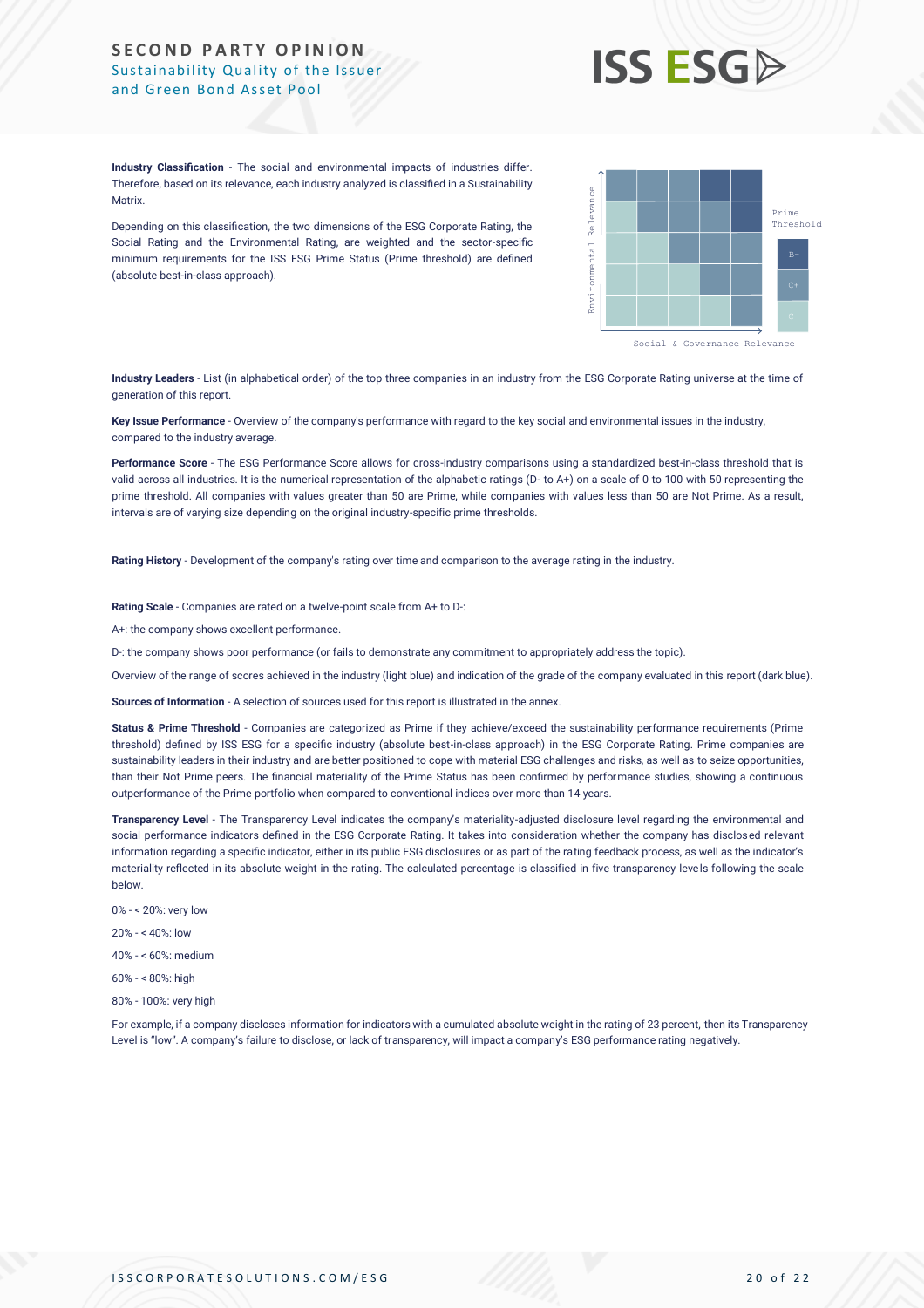

## <span id="page-20-0"></span>ANNEX 3: Quality management processes

#### **SCOPE**

Berlin Hyp commissioned ISS ESG to compile a Green Bonds SPO. The Second Party Opinion process includes verifying whether the Green Bond Framework aligns with the ICMA's Green Bond Principles and to assess the sustainability credentials of its Green Bonds, as well as the issuer's sustainability strategy.

#### **CRITERIA**

Relevant Standards for this Second Party Opinion

- ICMA's Green Bond Principles
- **EXECTS ESG Key Performance Indicators relevant for Use of Proceeds categories selected by the issuer**

#### ISSUER'S RESPONSIBILITY

Berlin Hyp's responsibility was to provide information and documentation on:

- **Framework**
- Asset pool
- Documentation of ESG risks management at the asset level

#### ISS ESG's VERIFICATION PROCESS

ISS ESG is one of the world's leading independent environmental, social and governance (ESG) research, analysis and rating houses. The company has been actively involved in the sustainable capital markets for over 25 years. Since 2014, ISS ESG has built up a reputation as a highly-reputed thought leader in the green and social bond market and has become one of the first CBI approved verifiers.

ISS ESG has conducted this independent Second Party Opinion of the Green Bonds to be issued by Berlin Hyp based on ISS ESG methodology and in line with the ICMA ICMA's Green Bond Principles.

The engagement with Berlin Hyp took place in February and March 2022.

#### ISS ESG's BUSINESS PRACTICES

ISS has conducted this verification in strict compliance with the ISS Code of Ethics, which lays out detailed requirements in integrity, transparency, professional competence and due care, professional behaviour and objectivity for the ISS business and team members. It is designed to ensure that the verification is conducted independently and without any conflicts of interest with other parts of the ISS Group.